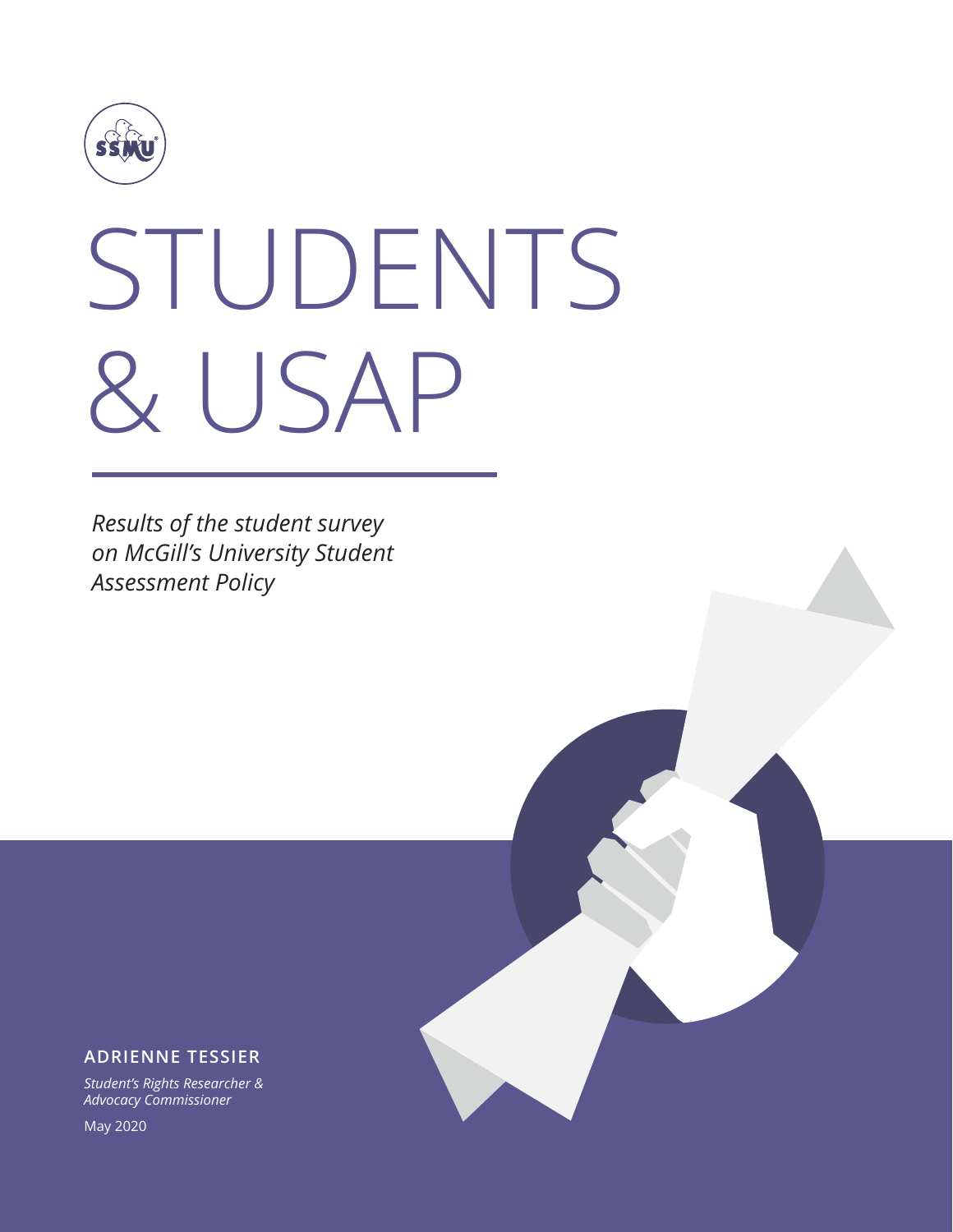# Table of Contents

- **[3 Credits and Acknowledgements](#page-2-0)**
- **[4 Executive Summary](#page-3-0)**
- **[7 Introduction](#page-6-0)**
- **[8 Methodology](#page-7-0)**

#### **[9 Results](#page-8-0)**

- [9 Demographic Data](#page-8-0)
- [11 General Questions on Assessment Experience at McGill](#page-10-0)
- [13 Maximum Weight of Final Exams](#page-12-0)
- [14 Curving and Enforced Averages](#page-13-0)
- [16 Receiving Accommodations](#page-15-0)
- [17 The Right to Receive Feedback on Your Grades](#page-16-0)
- [18 Presence of Instructors During Examinations](#page-17-0)
- [19 Maximum Weight of Participation](#page-18-0)
- [20 Reporting a USAP violation](#page-19-0)
- [22 Miscellaneous Pedagogical Questions](#page-21-0)

#### **[23 Key Themes and Findings](#page-22-0)**

- [23 Concerns with the Faculty of Law's Enforced Average](#page-22-0)
- [23 Importance of Student Autonomy and Flexibility in Assessment](#page-22-0)
- 24 [Necessity of Confidential and Effective Access to Accommodations](#page-23-0)
- [24 Mechanism to Address Violations of USAP](#page-23-0)

#### **[25 Works Cited](#page-24-0)**

#### **[26 Appendix A: Survey Questions](#page-25-0)**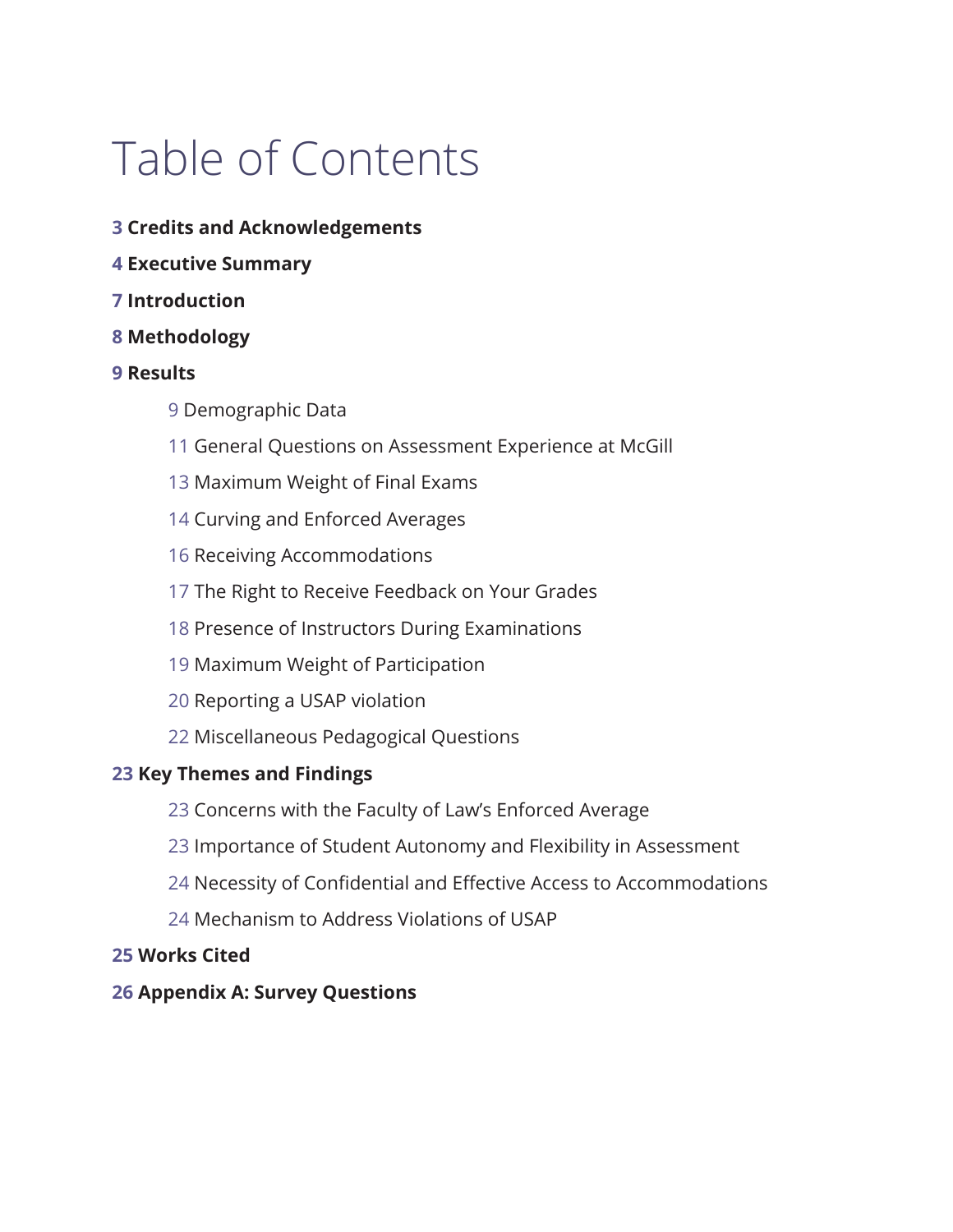### <span id="page-2-0"></span>Credits and Acknowledgements

Survey design: Senator Henrique Mecabô, in collaboration with Senators Jeremy Garneau, Julia Kafato, Adrienne Tessier, and Madeline WIlson.

Special thanks to the SSMU translators, the SSMU Communications team, and to Angela Tessier for their support on this project.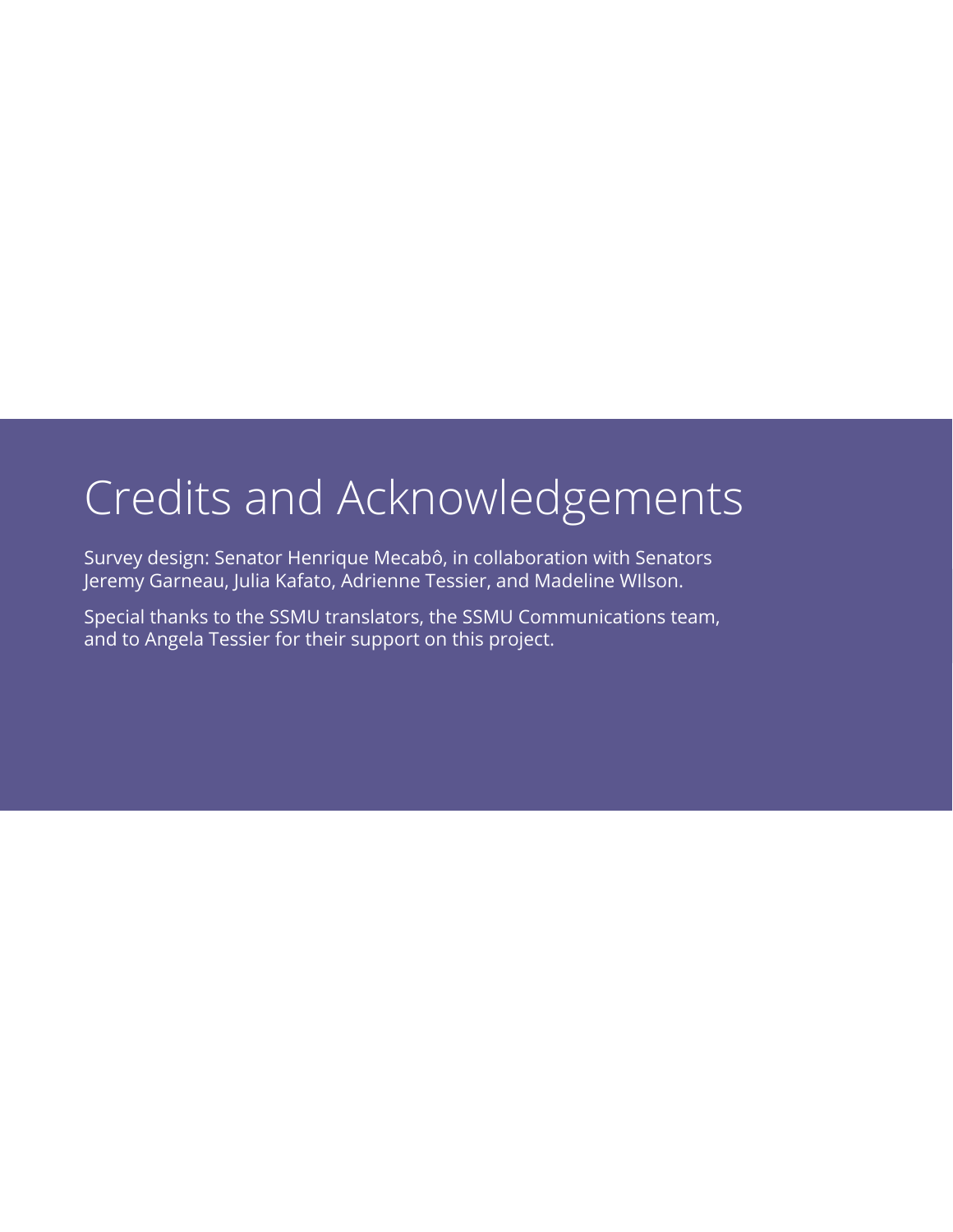### <span id="page-3-0"></span>Executive Summary

*Grades, marks, GPAs - they are ubiquitous parts of the student experience, especially at a competitive university like McGill. The assessments that fill student's schedules and keep them up at night are ultimately what could determine future employment and careers.* 

*This survey, designed by student senators, aimed to get a snapshot of student's perceptions and experience of assessment at McGill. This was done to inform the rewrite of the University Student Assessment Policy ("USAP").1 This policy provides the framework for all assessments conducted at McGill at the undergraduate and graduate level.* 

*This survey ultimately elicited 196 responses from students and recent alumni, 6 of which were in French.2 The survey was open as a Google Form from March 30th until May 4th, 2020 in both English and French. It was publicized via Faculty listservs hosted by student associations, the McGIll subreddit, SSMU social media outlets, and word of mouth.*

#### **Student Expectations of Assessment**

The first set of questions asked respondents to compare their perceptions of assessment as a McGIll student, as opposed to when they were a prospective student. The majority (54%) of respondents stated that their experiences "have been reasonably within the expectations I had before joining McGill". However, only 4.6% of students stated that their experiences had been "better/smoother than expected", with 38.7% stating that assessment had been "more difficult / rougher than expected".3

#### **Students Express Strong Preference for Assignments Over Exams**

While the majority of students (67.8%) had not taken a class where the final exam was worth more than 75%<sup>4</sup>, students strongly indicated that the maximum allowable weight for final exams should be reduced. When asked what the maximum weight should be, a majority (56.1%) of participants indicated that it should be between 50-60%. Only 15.8% indicated that the maximum weight should be over 60%, with the remaining 25% indicating that final exams should be worth less than 50%.<sup>5</sup>

When asked to express a preference between more assignments (5) or more weight on the final exam (0), 43.3% of students chose 5, whereas 22.9% of

1. McGill University, "University Student Assessment Policy" (2016) online (pdf): *McGill University* <[https://www.mcgill.ca/secretariat/files/](https://www.mcgill.ca/secretariat/files/secretariat/2016-04_student_assessment_policy.pdf) [secretariat/2016-04\\_student\\_assessment\\_policy.pdf](https://www.mcgill.ca/secretariat/files/secretariat/2016-04_student_assessment_policy.pdf)> [USAP].

5. Students were presented with a range in 5% increments, from 25% to 100%. Under 50%, the most popular option was 40% (14.2%).

<sup>2.</sup> Four alumni responded to the survey. Two were the class of 2019, one the class of 2017, and one did not specify.

<sup>3.</sup> Percentages will not add up to 100 due to rounding and 3 "Other" responses.

<sup>4.</sup> USAP art 6.1.3: "The maximum weight of a final examination in a regularly scheduled Course shall be no more than 75% of the Course Grade. Exceptions shall be made where a student has been offered the choice in advance to write a final examination worth more than 75% of the Course grade. [citations omitted]".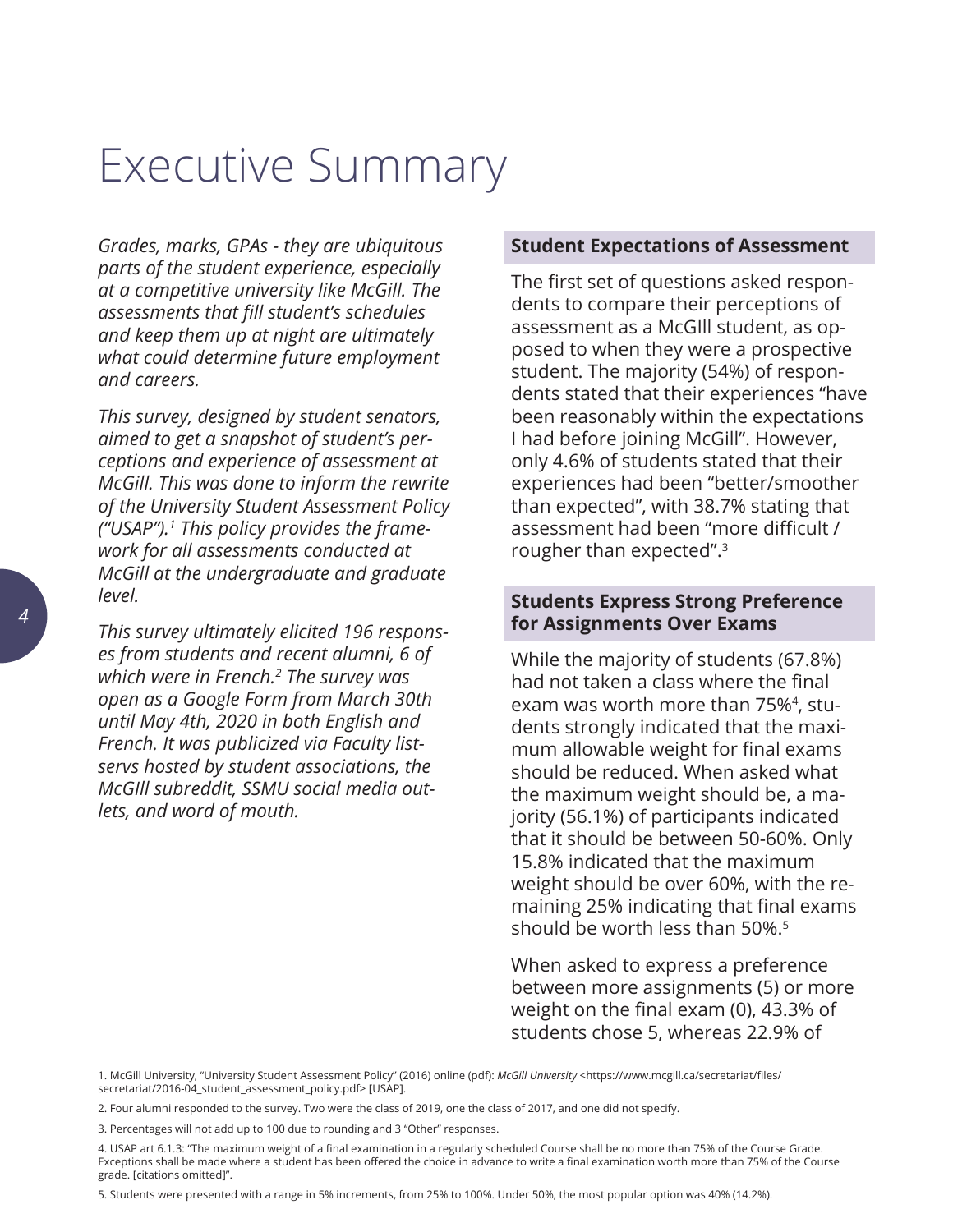students chose 4. This suggests a clear preference by the majority of respondents in favour of more assignments over heavier exams.

In comments, students noted that exams can add to stress, discourage engagement with a course during the term, and encourage cramming. One wrote that "I really hate going into an exam knowing 12 weeks of learning depends upon my response to 1-3 questions and it just seems like such a poor way to test [a] student's mastery of the knowledge." Another wrote that assignments can disproportionately hinder students with families or other responsibilities outside of school. A proposed compromise of "assist-only" or optional assignments was proposed by another commenter to give students the flexibility needed to balance their academic and personal obligations.

#### **Students Identify Issues with Participation Grades**

Students noted the difficulties of assessing participation, particularly when subjective "quality not quantity" elements are being considered by a professor or Teaching Assistant. However, when asked what weight participation should be given of a total grade, the results were mixed, but generally in favour of lowering the potential weight of participation grades - or eliminating

them entirely. The most popular answer was capping participation grades at 10% (28.6%).6 However, the next most popular option (17.3%) was not allowing them at all. When courses weighted participation at more than 10% and a rubric was provided, as per USAP guidelines, a majority of students who had taken such a course (54.5%) felt that the rubrics were unclear.7

Students noted in comments that participation grades are often not accessible to those who have anxiety, or simply are not comfortable participating in a large classroom. A proposed solution was offering alternative methods of engagement (discussions on MyCourses; emailing the professor or TA after the fact; office hours). Some stated that participation grades did not make sense in a large lecture, but were more acceptable in a smaller seminar format. A Francophone student noted that speaking in their second language in front of a large lecture hall was intimidating, thereby hindering their ability to take advantage of participation marks.

#### **Laptop Bans Are a Controversial Balance of Student Autonomy and Ensuring Focus**

70.8% of students surveyed had taken a class with a laptop ban. The opinion of those surveyed were deeply divided on

6. USAP art 3.1.6: "Normally, participation will not exceed 10% of the final grade. If participation (which may include attendance) is to exceed 10%, instructors must include a clear rubric in the course outline.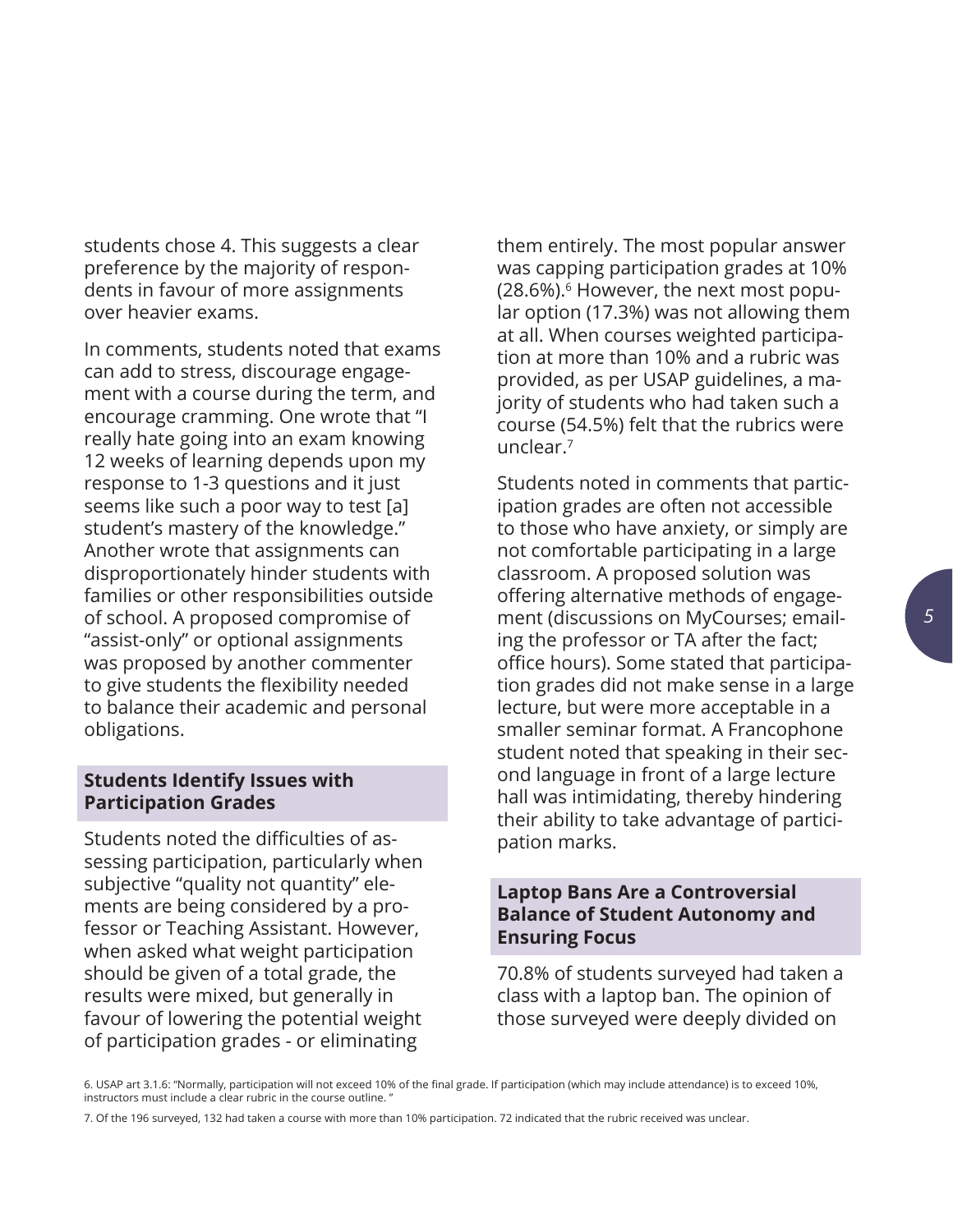their efficacy and impact. A number of students enjoyed having a laptop ban and found that it improved their focus and learning in a course.<sup>8</sup> They stated that they found that it removed distractions from the class and improved their focus. Others stated that it hindered their learning.9 This ranged from creating inconvenience (eg not understanding disorganized handwritten notes; needing to take the time to retype notes after the fact), to increasing cost from the need to print out readings, to increasing stress due to missing course or lecture material.

A number of students identified the impact of laptop bans on students with disabilities. One student with arthritis had to ask friends for notes on certain days. Another ignored a laptop ban entirely because handwriting was not accessible to them. Two students stated that they made arrangements with the professor to have their laptops, but felt exposed and uncomfortable when using them.

Finally, on a principled note, students argued that it was not up to professors to determine the best way for students to learn. It is up to the students to determine for themselves whether they preferred to handwrite or type their notes. A proposed solution was to designate a section of the class for those with laptops, to minimize distraction for those who prefer not to see the screens.

8. 35 comments in response to a general question asking for student opinions on laptop bans.

9. 22 comments.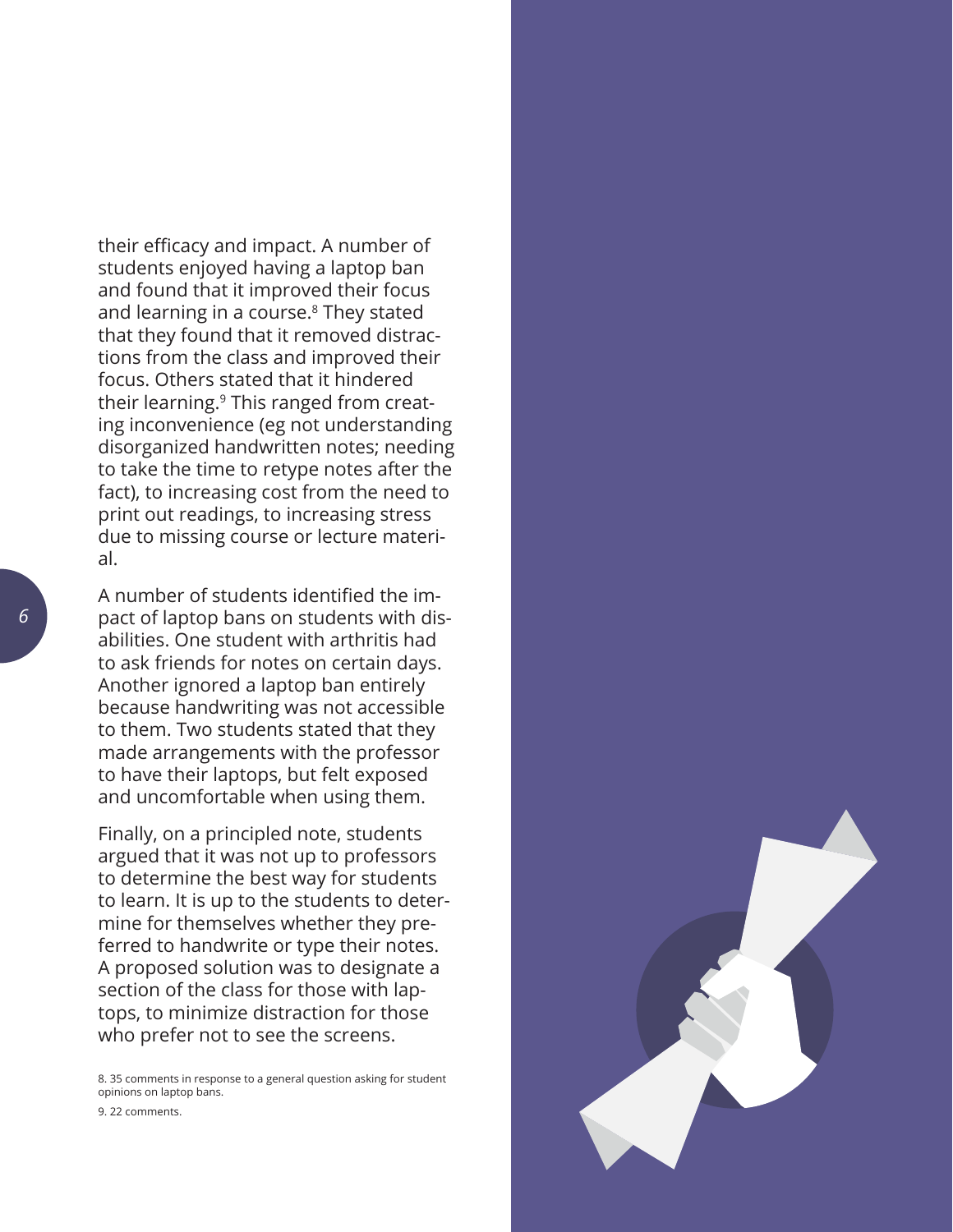## <span id="page-6-0"></span>Introduction

Assessment is an omnipresent part of every university student's life, and a key part of the academic core of McGill's mission to offer the best education possible.10 But how should students be assessed? What is fair, transparent, and accommodates the varied needs of learners, while meeting the rigorous standards of a McGill course? What do students want to see on their syllabi? This study seeks to respond to these questions.

The University Student Assessment Policy ("USAP")<sup>11</sup> is the framework for all assessments at McGill at the undergraduate and graduate levels. It seeks to "protect the students from excessive workloads, and to ensure that all students are treated equally," with the understanding that "[s]tudents should be able to write examinations in conditions that permit them to put forth their best effort."12 In Fall 2019, a USAP Working Group ("Working Group") was struck by the then-Dean of Students Chris Buddle and Teaching and Learning Services in order to rewrite the policy to better fit the needs of students and Faculty. This report is intended to aid the work of the Working Group by providing data on the student experience of assessments at McGill.

This report is divided into three main sections. The first describes the methodology followed by the survey. The second summarizes the results. The last section looks at the results in a more holistic fashion, pointing to key themes and findings from the survey.

10. McGill Secretariat, "McGill University Mission Statement and Principles" (2020) online: *McGill University* <https://www.mcgill.ca/secretariat/mission>.

11. USAP, *supra* note 1. It was first approved by Senate in 2011, last amended by Senate in 2016. 12. *Ibid* at 1.1.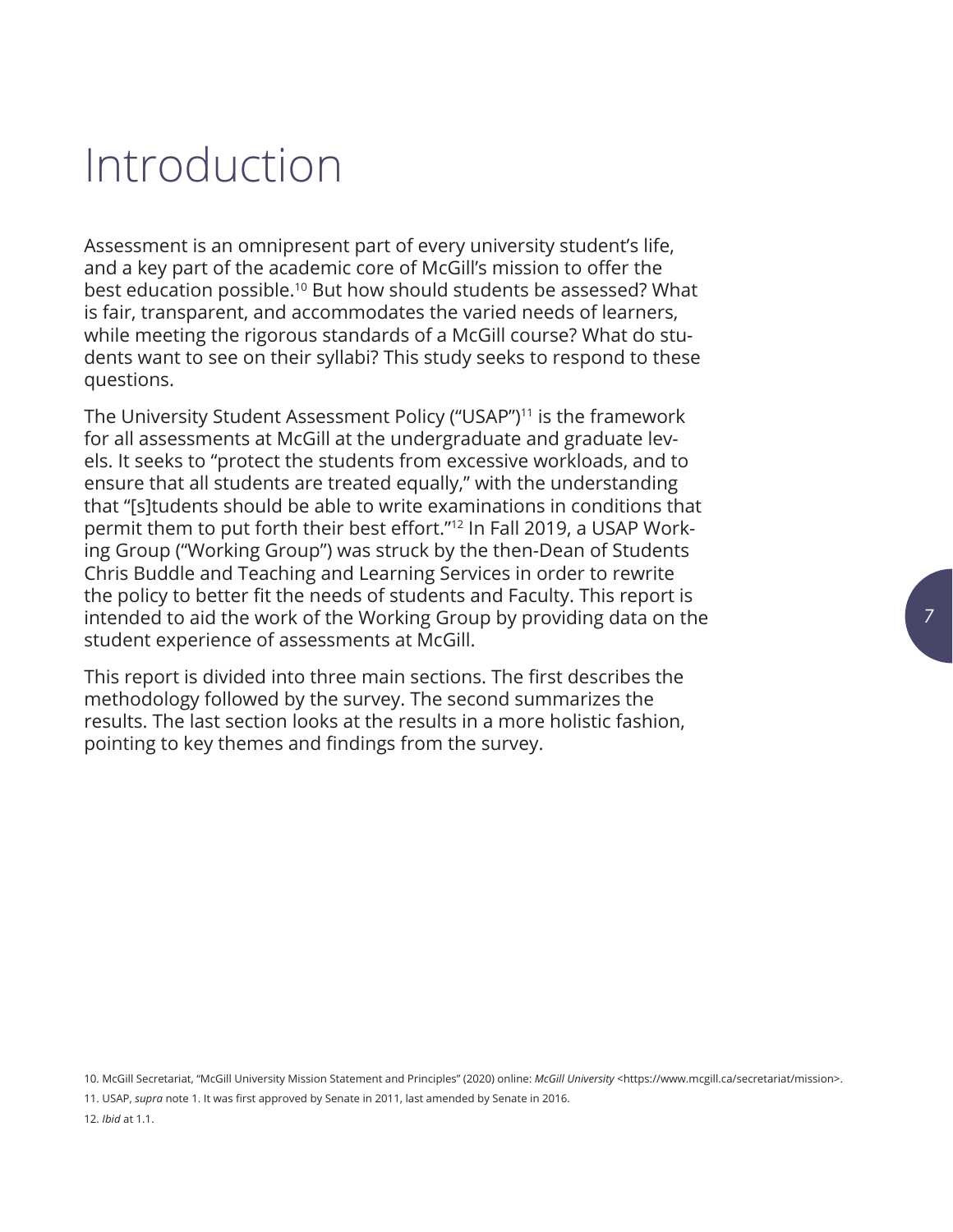### <span id="page-7-0"></span>Methodology

This survey was designed by student Senators in collaboration with the SSMU VP-UA, in order to better inform the current USAP revision process. It was designed to answer the following questions:

- *• How informed are students of their rights under the USAP?*
- *• What do students think of the current policy?*
- *• What issues have students encountered related to curving and/or laptop bans?*
- *• How would students resolve issues related to USAP?*

The survey was open as a Google Form from March 30th until May 4th, 2020 in both English and French. No data was collected on the identities of participants (email address, student number, etc.). It was publicized via Faculty listservs hosted by student associations, the McGIll subreddit, SSMU social media outlets, and word of mouth. In total, it generated 196 responses, of which 5 were in French.

The survey was structured around certain rights guaranteed to students in the USAP. Each section began with an article from the policy. The following questions would relate directly to that article. For instance, section 9, "Reporting a USAP violation", began with the following article:

*"The USAP (1.4) establishes that "Students may come forward in cases of perceived violation of the University Student Assessment Policy. The matter may, as appropriate, be confidentially referred to the Professor, Department Chair, Director or Associate Dean to ensure the spirit of the University Student Assessment Policy is respected.""*

The following questions were then based on this excerpt. `

The purpose of organizing the survey in this manner was two fold. Firstly, it was an easy way to organize questions about a wide-reaching and important policy that includes many rights and responsibilities. Secondly, it was strongly suspected that students would not be aware of the policy and its contents - as was confirmed by our results. Thus, the survey also served to educate the student community about the existence of the policy, and the rights it contains.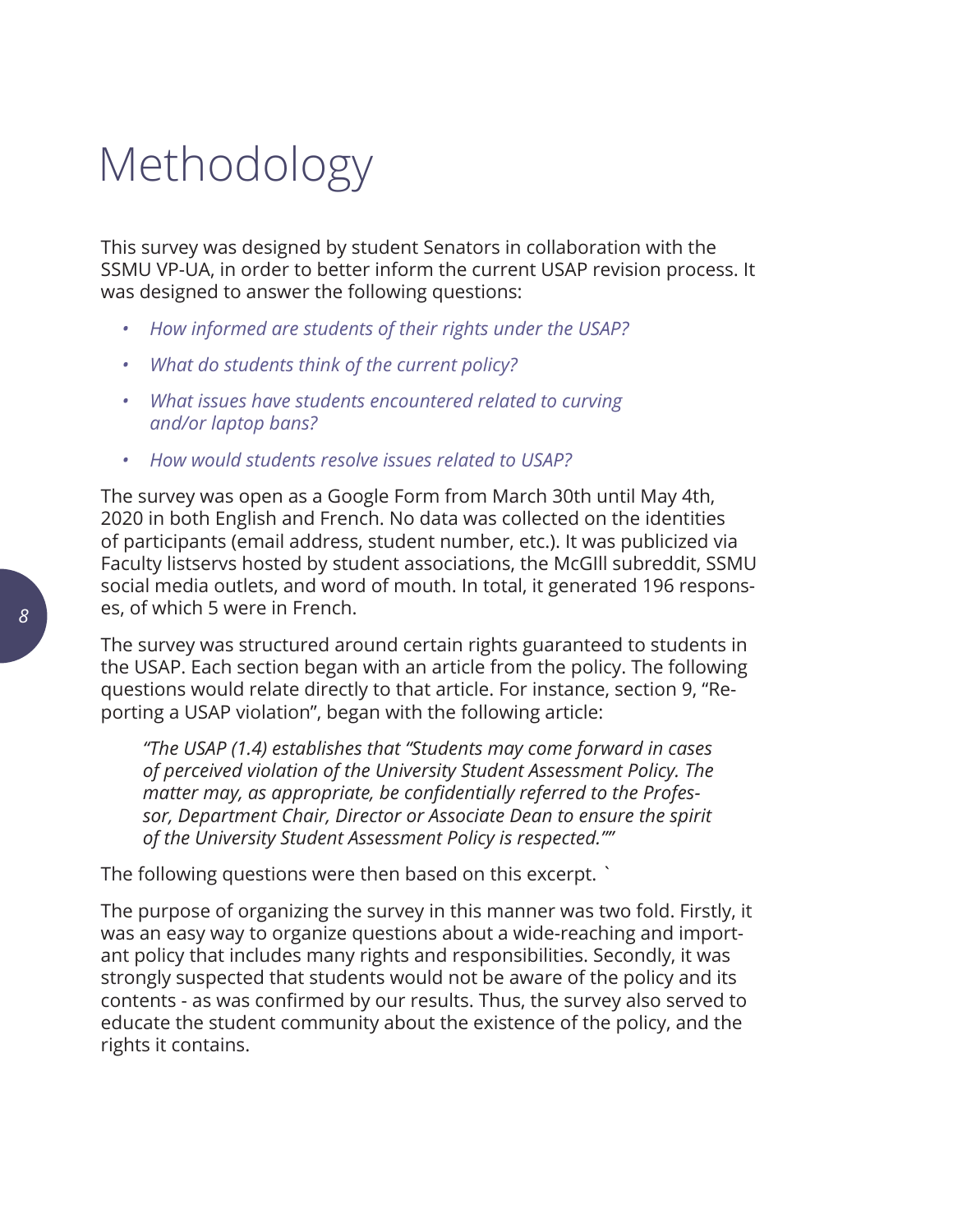### <span id="page-8-0"></span>Results

*The results of this survey represent an incredibly useful portrait of the student experience at McGill with regards to assessment. Throughout, students spoke of the need to balance their own autonomous learning styles and needs with the needs and expectations of Faculty. Students clearly care deeply about how they are assessed, and whether it is done in a fair and reasonable manner to encourage excellence and engagement in learning.* 

*This section summarizes the responses. For the sake of consistency, it uses the same headings as the survey itself. The full list of questions is included in Appendix A.* 

#### **Demographic Data**

As noted above, there were 196 usable responses to the survey. There were 192 responses to the English version, one of which was omitted because the person identified themselves as a course lecturer. There were 5 responses to the French version of the survey.<sup>13</sup> Four respondents identified themselves as alumni.<sup>14</sup>

Of the students who participated, the majority are in U1 or U2.15 Table 1 lists the number of participants by year of study.

#### **Table 1: Participants by year of study**

| Level                                   | Number         | Percentage |
|-----------------------------------------|----------------|------------|
| U <sub>0</sub>                          | 14             | 7.1%       |
| U1                                      | 54             | 27.6%      |
| U <sub>2</sub>                          | 53             | 27%        |
| U3                                      | 36             | 18.4%      |
| U4                                      | 10             | 5.1%       |
| U <sub>5</sub>                          | 2              | 1%         |
| Professional<br>undergrad <sup>16</sup> | 17             | 8.7%       |
| 1L                                      | 3              |            |
| 2L                                      | 9              |            |
| 3L                                      | $\overline{2}$ |            |
| 4L                                      | $\mathcal{I}$  |            |
| 1M                                      | $\overline{2}$ |            |
| Graduate<br>(Masters)                   | 5              | 2.6%       |
| Alumni                                  | 4              | 2%         |
| Other <sup>17</sup>                     | 1              | 0.5%       |
| <b>TOTAL:</b>                           | 196            |            |

13. The survey was developed in English, with questions then translated into French. As noted in Appendix A, two questions in the French version deviated from the English version.

14. One from the class of 2017, two from the class of 2019, one did not specify. Despite the input of four recent alumni, this report uses "students" to refer to those who responded to the survey, as this is reflective of their experiences when enrolled at McGill.

15. 54 respondents were in U1, 53 in U2.

16. The options presented to students were U0, U1, U2, U3, U4, U5, and "Other". Those who self-identified as 1L, 2L, etc. did so via the "Other" box. As not all students enrolled in the Faculties of Medicine and Law did so, these numbers differ from the listing of participants by Faculty or School in Table 2.

17. One student identified as being a U0 in the Faculty of Music, but U1 in the Faculty of Education.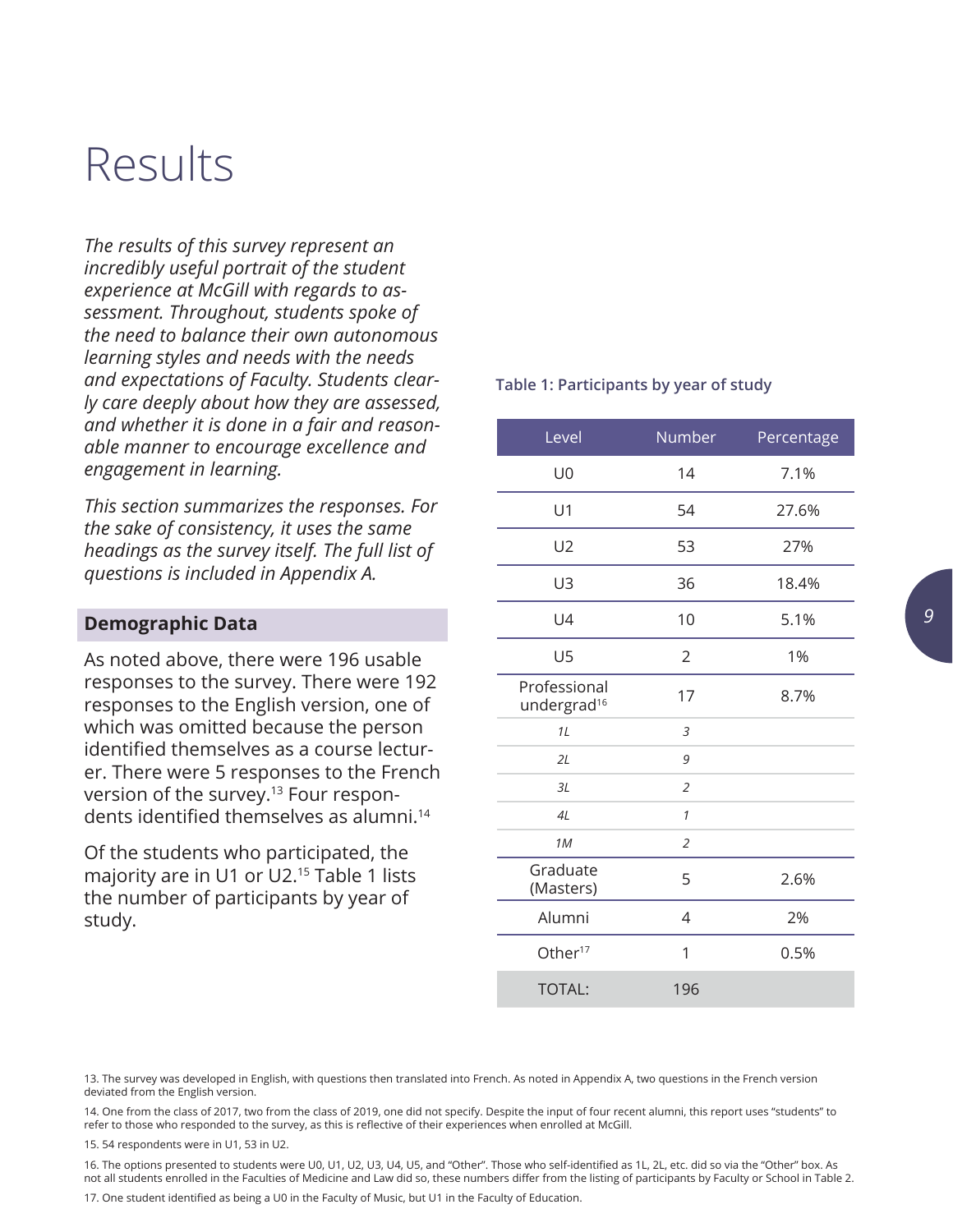Table 2 lists the participants by Faculty of School. The survey did not ask participants to identify which Faculty or School they declared their major in; rather, the survey asked at which Faculty or School participants had taken the majority of their classes. This was done for two main reasons. First, students (especially in U0) may not have declared their major at the time of their participation. Secondly, despite having a declared major, students may not have taken the majority of their classes in that Faculty or School. For example, a U2 student who has recently declared an Arts major, but has taken most of their classes in the Faculty of Science prior. Given the goals of the survey, having this student be categorized as an Arts student would be incorrect, as their experiences with assessment are more reflective of those of students enrolled in the Faculty of Science.

It is important to note that Law students are very overrepresented in this survey. There are only 926 students enrolled in the Faculty, which is far less than 21% of the student population in terms of enrollment at 2.3%.<sup>18</sup> The most likely explanation for this overrepresentation is that the author of this survey currently serves as the Law Senator and was able to use existing popular social media channels for law students. As well, the Faculty of Law uses a different assessment system than the rest of the University that is fairly controversial amongst students as reflected in the results of the survey.

**Table 2: Participants by Faculty or School where they have taken the majority of their classes**

| Faculty or<br>School                         | Number | Percentage |
|----------------------------------------------|--------|------------|
| Agriculture and<br>Environmental<br>Sciences | 5      | 2.6%       |
| Arts                                         | 55     | 28%        |
| Arts & Science                               | 7      | 3.6%       |
| Education                                    | 5      | 2.6%       |
| Engineering                                  | 21     | 10.7%      |
| Law                                          | 43     | 21.9%      |
| Management                                   | 7      | 3.6%       |
| Medicine                                     | 8      | 4.1%       |
| Music                                        | 5      | 2.6%       |
| Science                                      | 38     | 19.4%      |
| School of<br>Environment                     | 2      | 1%         |
| <b>School of Social</b><br>Work              | N      | 0%         |
| <b>TOTAL:</b>                                | 196    | 100%       |

<sup>18.</sup> McGill Enrolment Services, "McGill University Enrolment Reports" (2019) online: *McGill University* <[https://www.mcgill.ca/es/registration-statistics>](https://www.mcgill.ca/es/registration-statistics). While, as noted above, this survey did not ask students for declared major or enrollment, for law students this is a useful comparison. Those enrolled at the Faculty law are required to take no more than 6 non-Law credits at McGill, outside of a declared minor.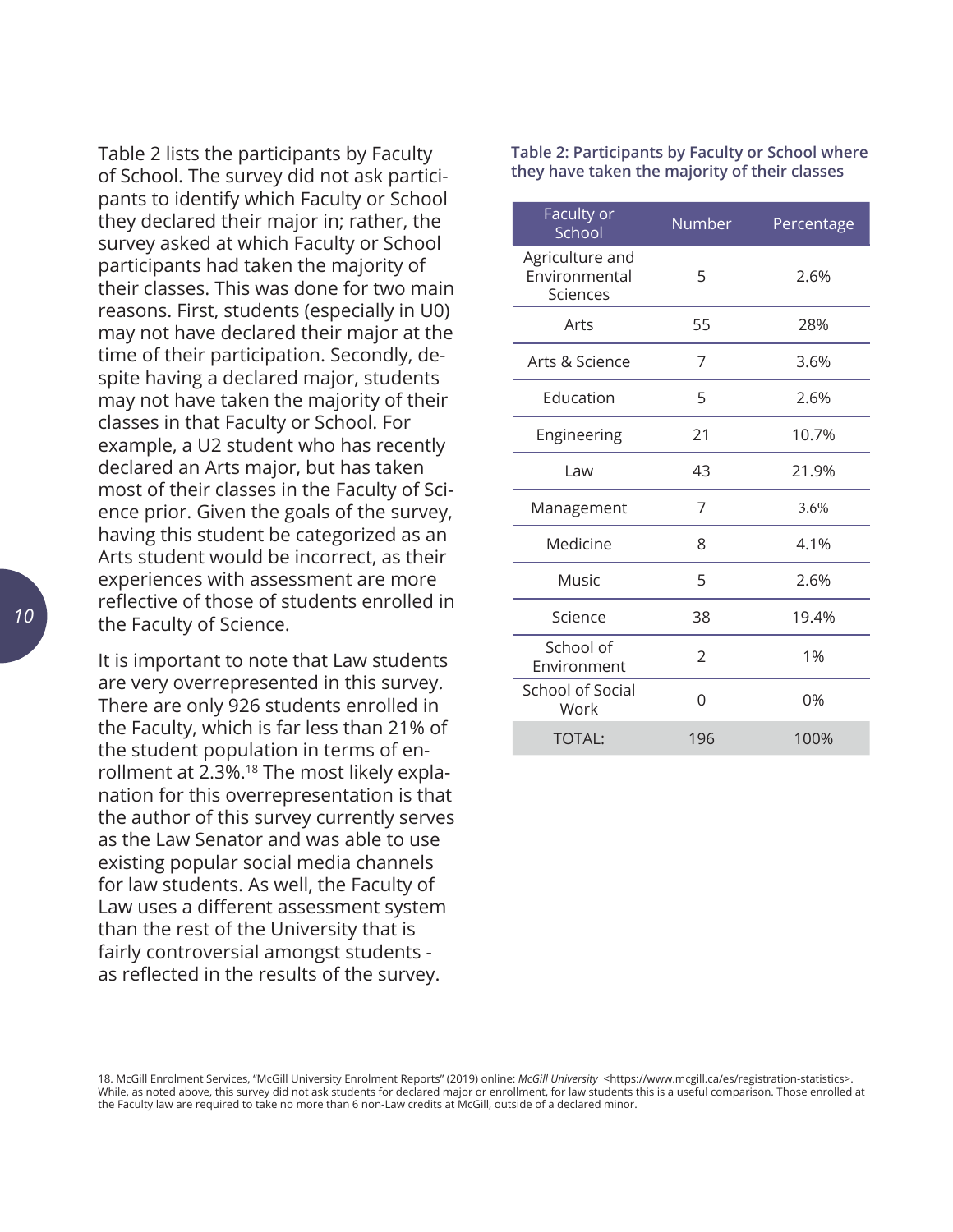#### <span id="page-10-0"></span>**General Questions on Assessment Experience at McGill**

These five questions asked generally about students' knowledge of, and experience with assessment at McGill. The majority of participants (58.6%) were not aware of the existence of USAP prior to taking the survey.

For a slim majority of participants (54%), their experiences of assessment at McGill match with their expectations prior to arriving at the university. However, 38.7% reported that their experiences had been more difficult/rougher than they expected, with only 4.6% of participants reporting that their experiences had been better/smoother than they expected. In comments, students expressed that their experiences depended on the quality of assessments and how they were administered. Another expressed that "I think that there's really no way of truly knowing what will happen until you actually take your exams." Another student stated that, as someone for whom English is not their first language, multiple choice exams were especially hard for them. Finally, two students expressed their disappointment in how assessment is administered. One identified themselves as a mature student who has attended other institutions and described McGill assessments as "astonishingly unprofessional, and the worst I have ever seen, anywhere". Another stated that they expected more of McGill University prior to arriving.

The next question focussed on whether students felt that their assessments were arbitrary or biased on a scale from 0-5. 0 meant "I have never been in such a course", while 5 indicated "I feel like that's every course in my department". As shown in Figure 1, while 1 was the most common answer (43 out of 196 responses, or 21.9%), answers ranged from 0-4.



#### **From 0 to 5, how often do you feel the grading process in your courses can become arbitrary or biased?**

0: "I have never been in such a course" - 5: "I feel like that's every course in my department"

*Figure 1: Experience of arbitrariness or bias in assessment*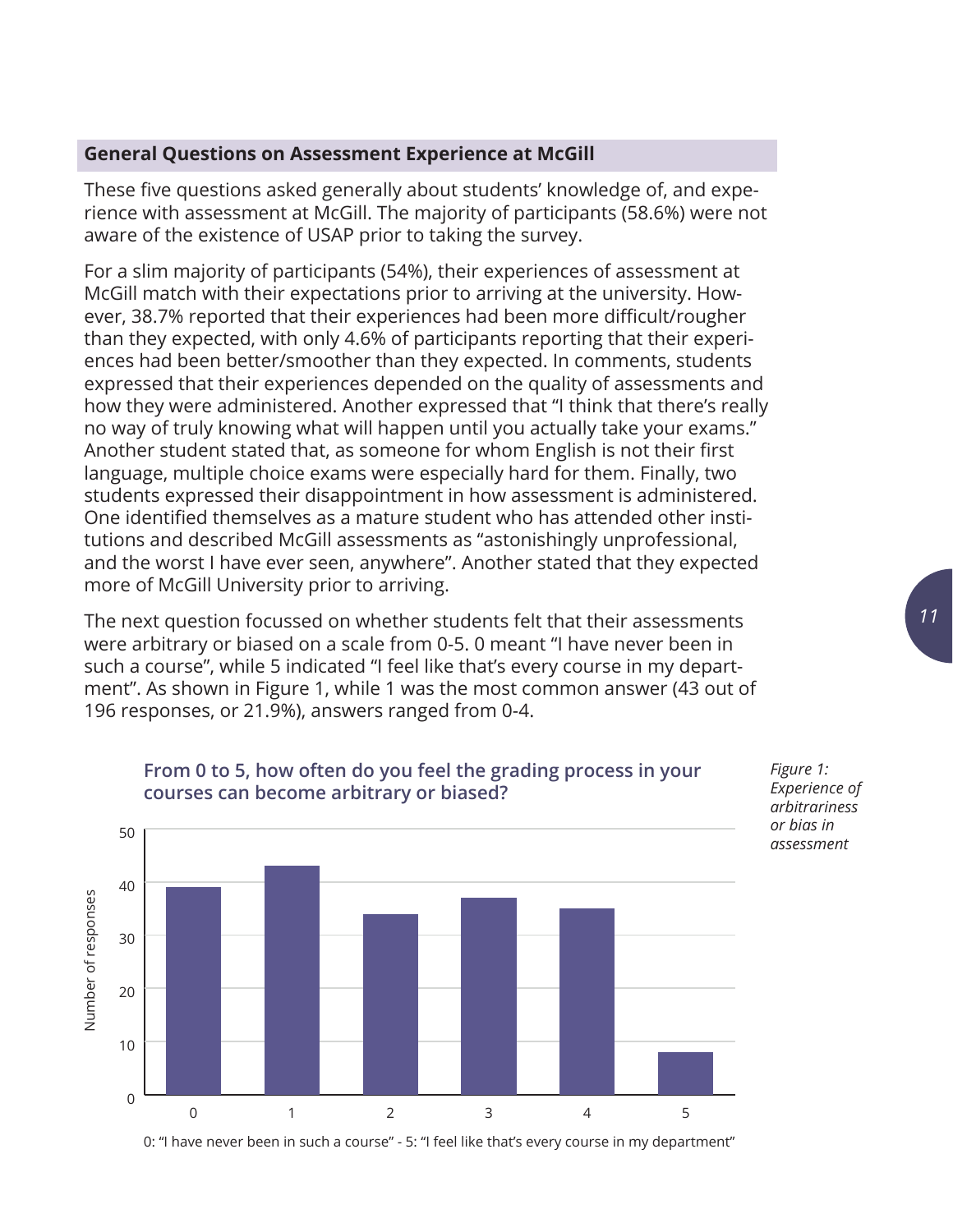Students were asked whether they felt that it was possible to achieve an A in a course (i.e. on the standard grading scale, to receive over 85% in a course).<sup>19</sup> The majority of students felt that it was not possible to receive an A in a course (143, 72.9%).

Students pointed to the difficulty of marking certain types of assessments objectively:

*"I have found all final exams at McGill to be well-organized with clear expectations. Assessment methods have always been very objective and do not depend on [a] relationship with prof whatsoever. I have gotten high grades having rarely interacted with a prof in that class. I have also found it doable to get above 85% in all the classes I have taken, particularly in math classes. However, my experiences are strictly limited to the faculty of science so perhaps this is not the case in other faculties such as arts where assessment is more subjective."*

Others pointed to the fact that essays or papers are graded more subjectively than, for instance, multiple choice exams:

*"I took a philosophy course in which the instructor's paper guidelines said that scoring >85% required "flawless or nearly flawless" work. Especially for philosophy, where arguments are always deeply nuanced and require examination of their flaws, a field in which you are supposed to push boundaries of thought and be welcomed to go out on a limb, this is ridiculous."*

Lastly, two students expressed that they liked the current numerical scale, as having an A pegged to 85% made it more achievable than a 100%.

19. While the standard grading scale assigns a percentage value of 85% or above to an A grade, this may vary by Faculty. For instance, the Faculty of Law does not have a numeric scale. Rather, A corresponds to "Real Excellence", A- to "Excellent", B+ to "Very Good" and so on. See McGill Faculty of Law Student Affairs Office, "Grading" (2020) online: *McGill University* <[https://www.mcgill.ca/law-studies/courses/policies/grades>](https://www.mcgill.ca/law-studies/courses/policies/grades). The Faculty of Engineering, as well, does not use the standard numerical scale and instead allows individual professors to determine the scale for their individual classes. See McGill eCalendar University Regulations and Resources, "Grading and Grade Point Averages (GPA)" (2020) online: *McGill University* <[https://www.mcgill.](https://www.mcgill.ca/study/2020-2021/university_regulations_and_resources/undergraduate/gi_grading_and_grade_point_averages) [ca/study/2020-2021/university\\_regulations\\_and\\_resources/undergraduate/gi\\_grading\\_and\\_grade\\_point\\_averages](https://www.mcgill.ca/study/2020-2021/university_regulations_and_resources/undergraduate/gi_grading_and_grade_point_averages)>. Finally, the Faculty of Medicine only uses a Pass/Fail system on transcripts, but still awards grades to give students feedback, determining the Dean's Honours List or other Faculty awards and prizes, and counselling. See McGill Faculty of Medicine, "Recording of Numeric Grades" (2015) online: *McGill University* <[https://www.mcgill.ca/ugme/](https://www.mcgill.ca/ugme/files/ugme/numeric_grades_v1.1.pdf) [files/ugme/numeric\\_grades\\_v1.1.pdf](https://www.mcgill.ca/ugme/files/ugme/numeric_grades_v1.1.pdf)>.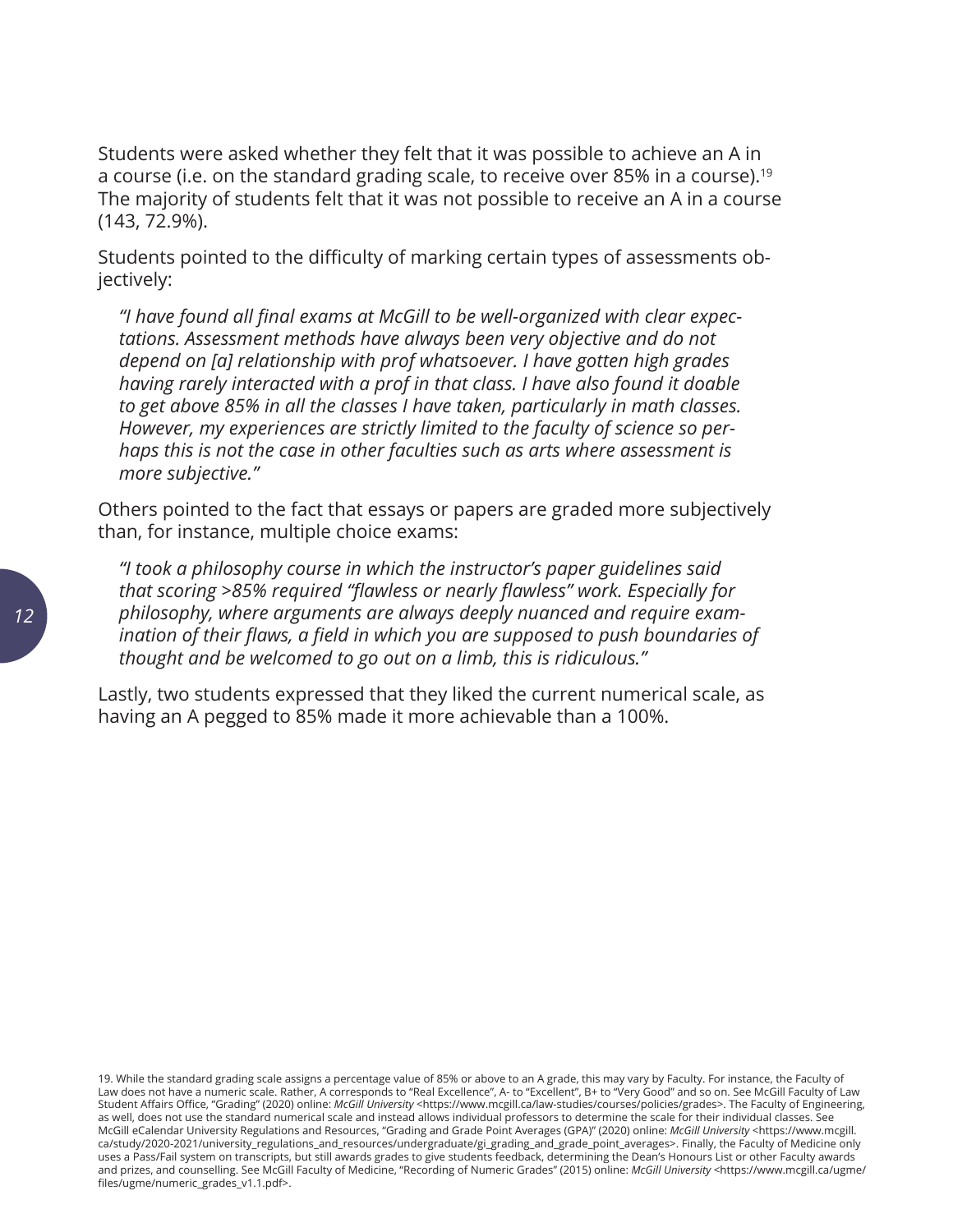#### <span id="page-12-0"></span>**Maximum Weight of Final Exams**

While the majority of students (67.8%) had not taken a class where the final exam was worth more than 75%,<sup>20</sup> students strongly indicated that the maximum allowable weight for final exams should be reduced. When asked what the maximum weight should be, a majority (56.1%) of participants indicated that it should be between 50-60%. Only 15.8% indicated that the maximum weight should be over 60%, with the remaining 25% indicating that final exams should be worth less than 50% (See Figure 2).



**What should be the maximum allowable weight on finale exams?**

When asked to express a preference between more assignments (5) or more weight on the final exam (0), 43.3% of students chose 5, whereas 22.9% of students chose 4. This suggests a clear preference by the majority of respondents in favour of more assignments over heavier exams.

In comments, students noted that exams can add to stress, discourage engagement with a course during the term, and encourage cramming. One wrote that "I really hate going into an exam knowing 12 weeks of learning depends upon my response to 1-3 questions and it just seems like such a poor way to test [a] student's mastery of the knowledge." Another wrote that assignments can disproportionately hinder students with families or other responsibilities outside of school. A proposed compromise of "assist-only" or optional assignments was proposed by another respondent to give students the flexibility needed to balance their academic and personal obligations.

20. 8 students indicated that they had, but it was due to the weight of a midterm or other assessment being shifted to the final.

*Figure 2: Maximum allowable weight for final exams*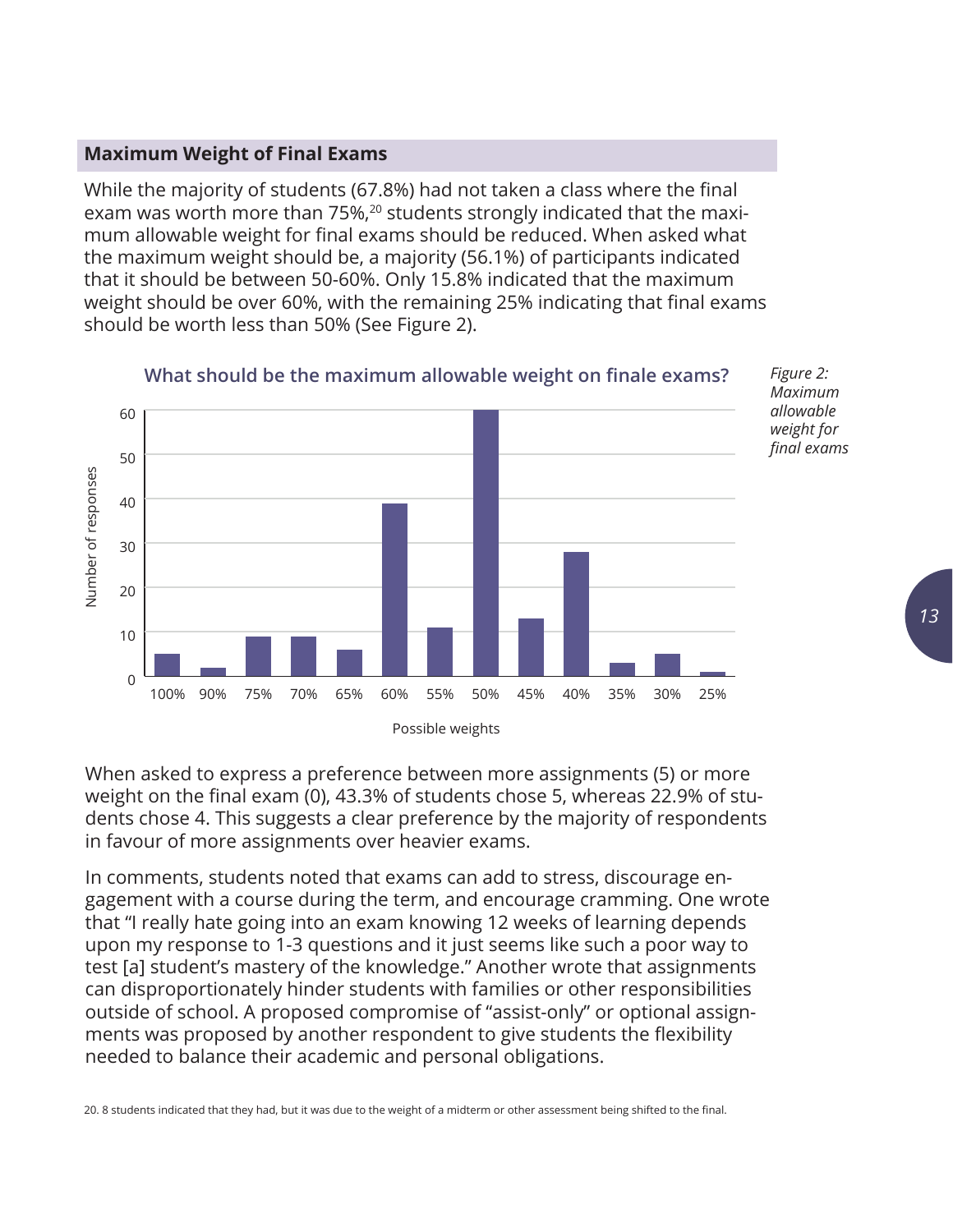#### <span id="page-13-0"></span>**Curving and Enforced Averages**

Participant responses indicated a mixed opinion of curving. When asked how positively they viewed curving from 0 ("Very negatively - students should keep the grades they originally got") to 5 ("Very positively - average grades in a course should never be extremely inflated or deflated"), the most popular was 3 (See Figure 3).



**From 0 to 5, how positively do you see curving?**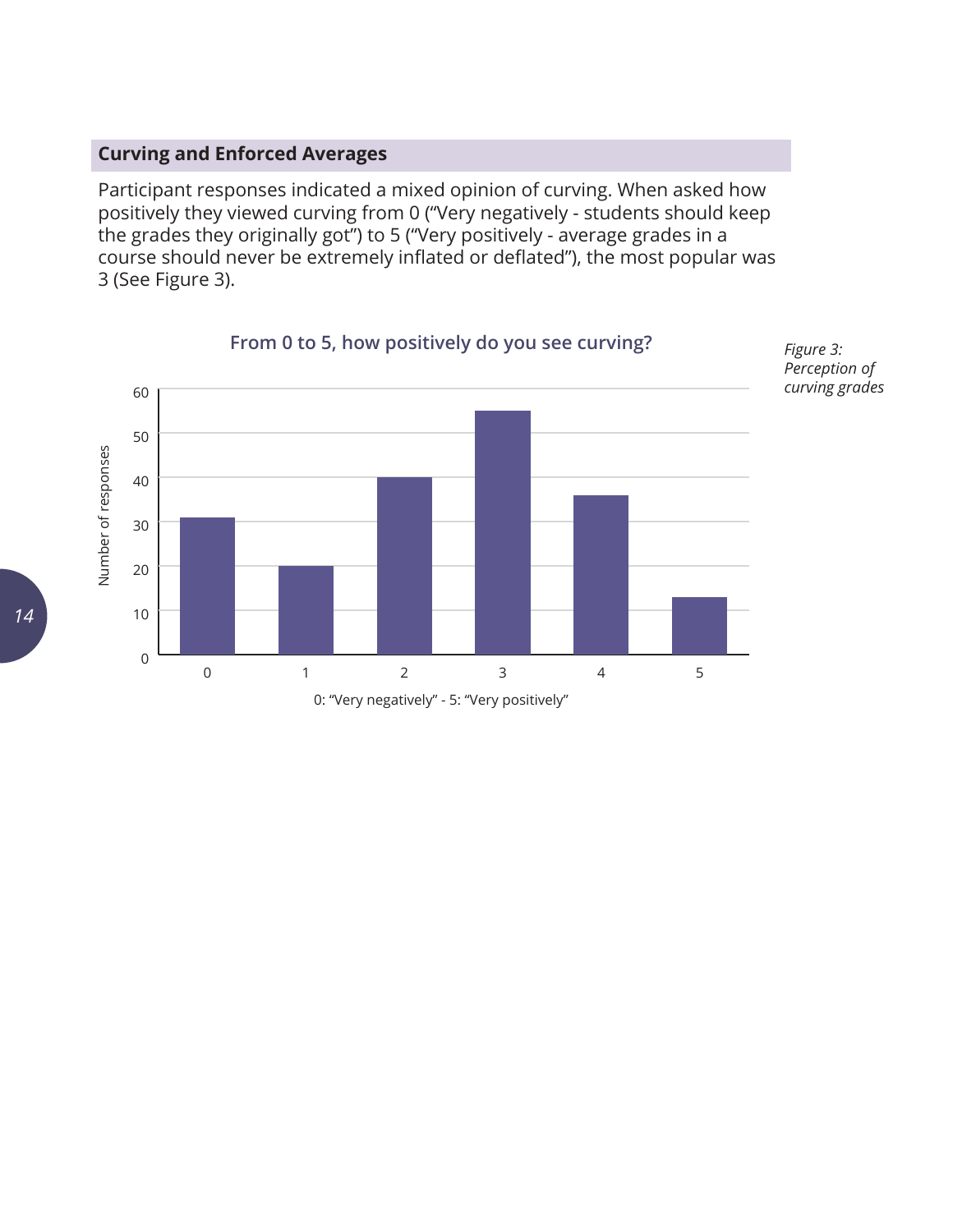The next question was based on anecdotes reported to SSMU University Affairs over the course of the year. Students had reported that professors would tell graders in advance how many of each grade could be awarded, regardless of the work submitted. The majority (57.1%) of participants had never been in a course where they had strong reason to believe that only a certain number of grades would be distributed.

In comments, students felt that curving grades down was unfair, did not reflect the work that students put into their coursework, and could have future implications for them. Others felt that curving down could be penalizing students for a professor who did not design a course well, or who did not communicate the information in an understandable way:

 *"Curving down shouldn't be permitted - it is not fair to penalize students if a professor somehow makes a course too easy, or if a class is unusually high-performing."* 

*"it should be noted that a class that happens to have a neat bell curve doesn't necessarily mean that it was a well designed course."*

One student pointed directly to the practice in the Faculty of Management to curve down grades:21

*"As a student with a management minor, I am very against the Desautels curve. It breeds so much toxic competition in the faculty and often results in grades decreasing (rather than increasing). I firmly believe it causes the negative culture in the faculty that I've experienced and breeds "survival of the fittest" that I haven't experienced in Arts."*

In regards to curving grades up, one Engineering student pointed out that this could have negative repercussions in their field in the future, as their transcript would "attest to a student's nonexistent skills".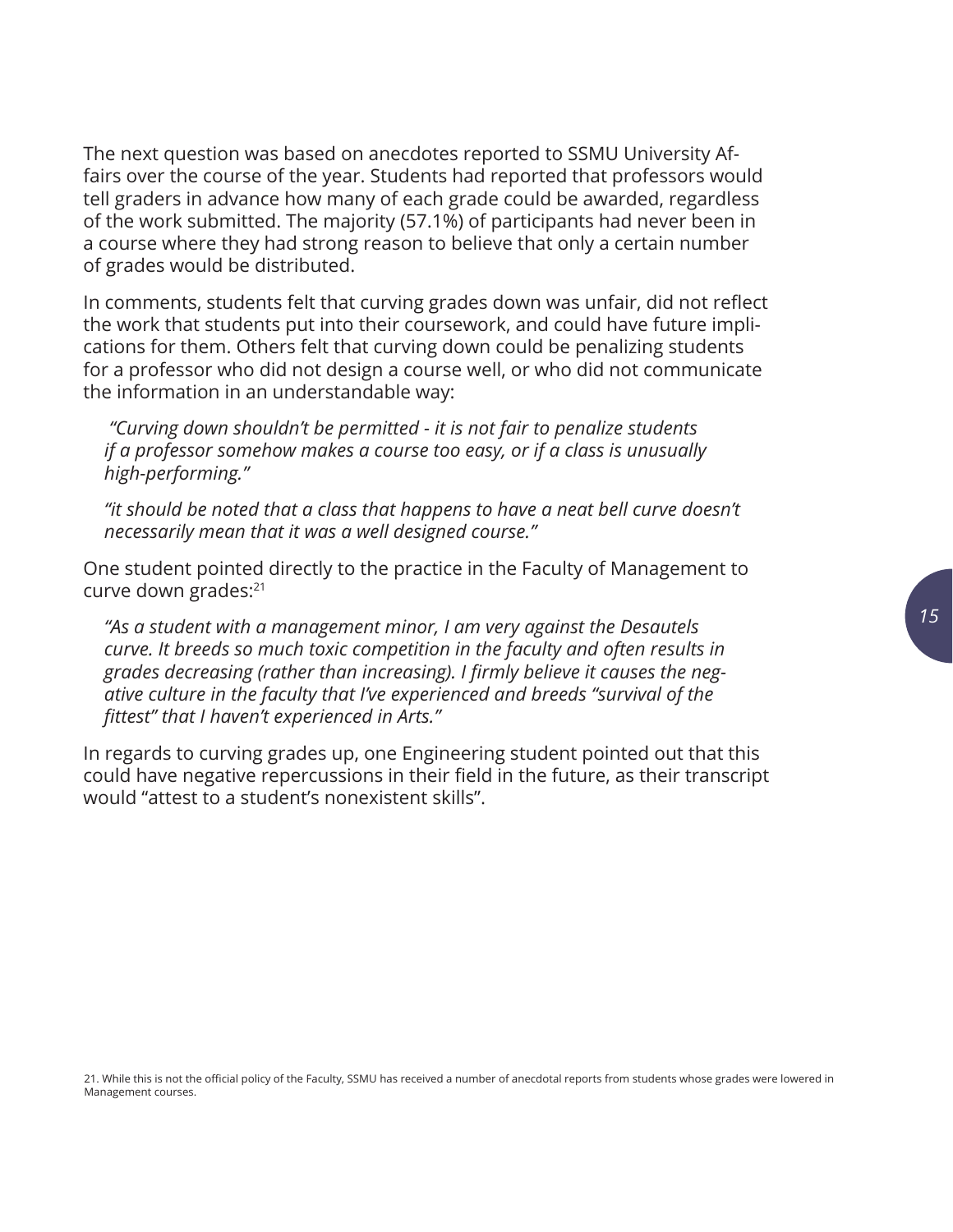#### <span id="page-15-0"></span>**Receiving Accommodations**

The next section of the survey dealt with the issue of accommodations. These questions were meant to capture accommodations provided through the Office of Students with Disabilities ("OSD"), including OSD-registered students, as well as more informal accommodations that students may seek directly from their professors or Student Affairs Office ("SAO").

Students were asked whether they had faced problems securing an accommodation or alternative arrangement for an assessment, even when the required documentation was provided. 19.3% of students said yes, whereas 79% of students said no. The next question asked whether students had to present their instructors with medical notes when requesting in-term academic accommodations. 31% of participants said yes. 40.8% of students said that they were not required to present a note.<sup>22</sup> One student noted that they could not request an in-term accommodation because they had no way of accessing medical notes.

When invited to submit further comments on this issue, a number of students pointed to systemic barriers that prevent students from accessing medical notes. For instance, International students who cannot access care outside of the Wellness Hub. Another student argued: "Requiring medical notes for when a student has the flu or a fever puts an unnecessary burden on the health care system and an unnecessary financial burden on students, who are often charged for a medical note." Two students pointed to the administrative burden of accessing an accommodation, stating that students would rather "power through" than request one.

One student shared that they had been dealing with chronic illness since their first year at McGill, but had only been recently diagnosed. Prior to their diagnosis, they avoided deferring an exam because they would not have been able to get a medical note.

 *"I've since asked instructors for accommodation for personal health reasons, as delays in assignment submission is something I've been granted, but I've never delayed an exam because I would have had to present a medical note and that seems like a last resort (especially as an international student who would have to jump through hoops for it). Even now if I ask for an extension, it's always a push-pull of how much to say: how much do I have to disclose to have the instructor believe me and grant it? how much personal information do I have to give away to be "trustworthy" in what should be an easy request?"*

Students noted the one-time deferral policy positively. One student said that they were grateful to use their "freebie", while another stated that they were glad to have that in their back pocket as necessary.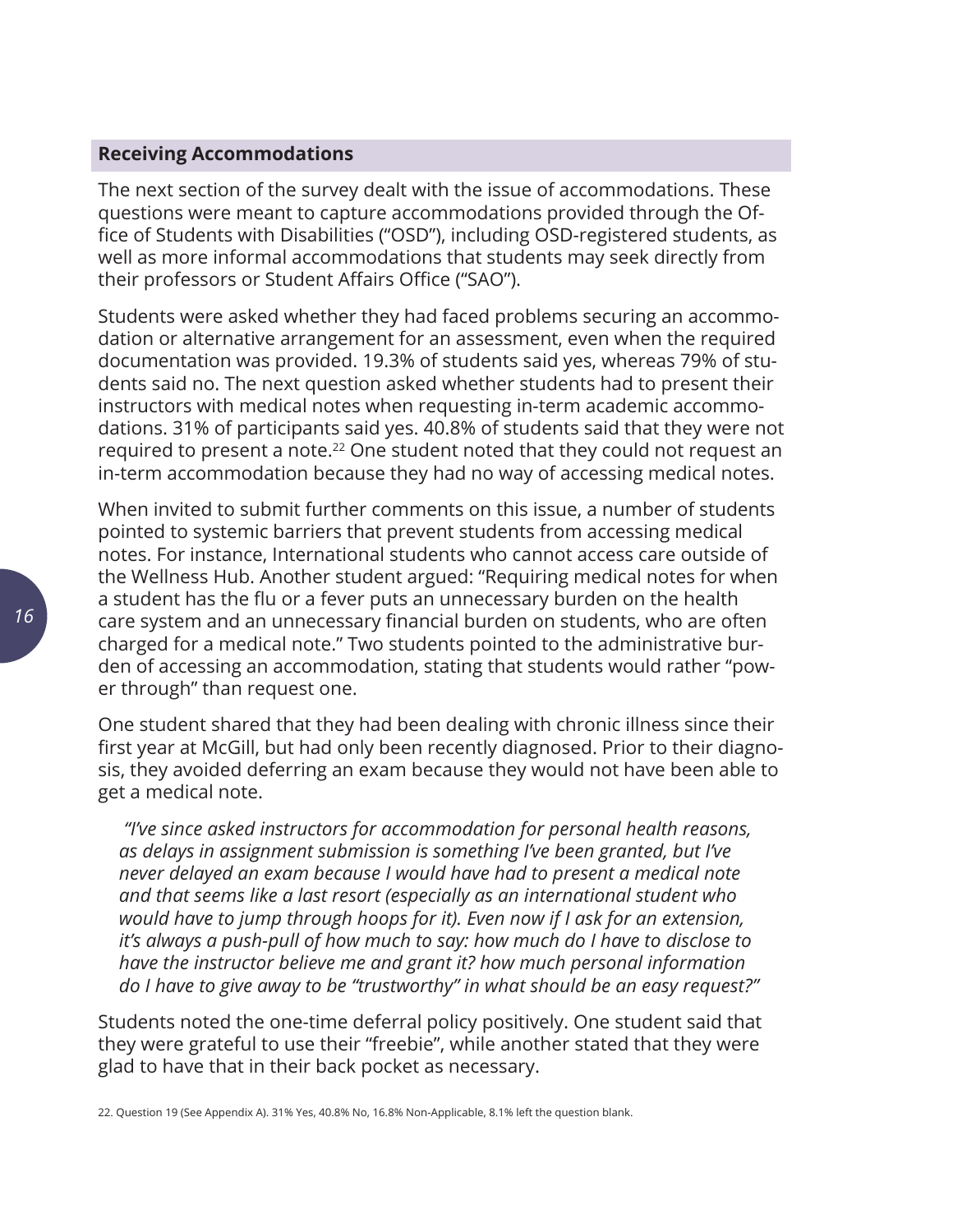#### <span id="page-16-0"></span>**The Right to Receive Feedback on Your Grades**

77% of students had never requested a re-assessment of an assignment, midterm, or final exam. 59.7% of students had considered requesting a reassessment but ultimately decided against it.<sup>23</sup>

The next question asked participants whether a professor had ever declined to give them feedback on an assignment or exam. 68.3% responded that no, a professor had never declined to give them feedback. 25% stated that a professor had declined to give them feedback, while 3 students noted that they had never asked for feedback. As well, 5 students noted that professors had not answered emails requesting feedback on assignments. One student stated that they had requested feedback, but the professor was not amenable to making their schedules work. Others noted that the quality of feedback that they received was inadequate, as it was vague or too late:

*"[S]ometimes feedback was dismissive and combative and not in the spirit of learning."*

*"I have received very inadequate and vague feedback. I have also received feedback that does not reflect the grade I received: that is, 'your paper was excellent, one of the best in the class' with a grade of B+ on the paper. B+ was the highest grade given for the paper (which was a midterm)."*

*"[P]rofessors have simply not returned assignments / papers / exams, before or after the course marks were submitted, so there's no way I could have gotten feedback anyway."*

*"[A] professor last semester never made the exams accessible to students until after the date to contest the final mark had passed. Another professor does not have an office near campus and insisted that students come to his workplace to receive feedback."*

Students noted the administrative barriers that are sometimes present when requesting feedback, or when they want to review their exam papers. In the Faculty of Law, students are required to contact the SAO, who will forward them the graded assessment on behalf of the professor. However, if the professor does not send the graded papers to the SAO, then students cannot receive feedback. One student stated that several of their courses did not allow them to review their exam papers at all, meaning that they had to take their marks at face value on their transcript. The student suspected that this was to allow professors to re-use questions in subsequent years. In requesting a reread of an exam, students are charged a \$42.35 fee - though this may be refunded in some circumstances.

<sup>23.</sup> Question 22 (See Appendix A). 38.2% said No, 2 participants left the question blank.

<sup>24.</sup> McGill Student Accounts, "Other fees, fines and charges" (2020) online: *McGill University* [<https://www.mcgill.ca/student-accounts/tuition-fees/non](https://www.mcgill.ca/student-accounts/tuition-fees/non-tuition-charges/other)[tuition-charges/other](https://www.mcgill.ca/student-accounts/tuition-fees/non-tuition-charges/other)>. For example, in the Faculties of Law or Engineering, if a re-marked exam results in a higher grade, the fee is refunded. See McGill Faculty of Law Student Affairs Office, "Grade Reviews" (2020) online: *McGill University* <<https://www.mcgill.ca/law-studies/courses/exams/grade-reviews>>; McGill Faculty of Engineering, "Reassessment of a Grade and Reread" (2020) online: *McGill University* <[https://www.mcgill.ca/engineering/students/](https://www.mcgill.ca/engineering/students/undergraduate/courses-registration/exams-assessment/reassessment-grade) [undergraduate/courses-registration/exams-assessment/reassessment-grade](https://www.mcgill.ca/engineering/students/undergraduate/courses-registration/exams-assessment/reassessment-grade)>.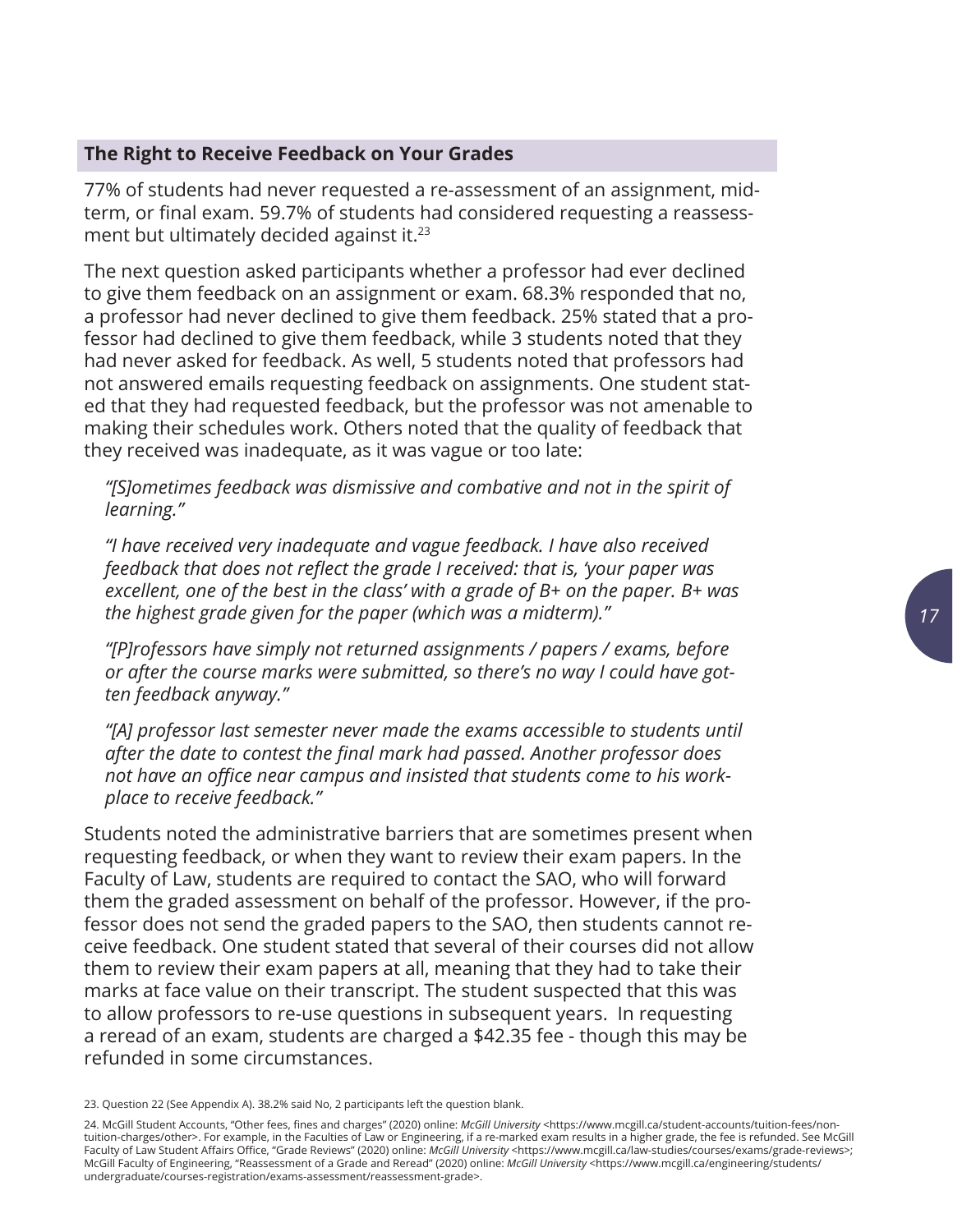#### <span id="page-17-0"></span>**Presence of Instructors During Examinations**

Table 4 lists the responses to question 25.

**Table 4: Have you taken a final exam in which the instructor, the associate examiner or a designate (such as the TA) was not present, hindering your chance of asking clarifying questions?25**

| Response                                                                          | Number | Percentage |
|-----------------------------------------------------------------------------------|--------|------------|
| Yes, not at<br>the Office for<br>Students with<br><b>Disabilities</b><br>("OSD"): | 95     | 48.5%      |
| No, not at the<br>OSD:                                                            | 76     | 38.7%      |
| Yes, at the OSD:                                                                  | 16     | 8.1%       |
| No, at the OSD:                                                                   | 3      | 1.5%       |
| Blank:                                                                            | 8      | 4%         |

One student noted that they thought professors were not permitted to be in the room during exams, as they have only ever seen their TAs. Another shared the following:

*"I had a final once where the professor failed to show up with no warning and was unreachable by phone. I wouldn't have cared or noticed but the exam was riddled with glaring misprints/errors (like having a multiple choice question with two of the same exact answer for different letters that was also the correct choice)"*

Another student noted that she was unable to reach her TA while writing an exam in the OSD exam centre. As a result, she did not have access to information that the TA wrote on the board. One student pointed out that none of the invigilators could read French, and were therefore unable to help them during a French exam.

25. Totals will not equal 196 because some students answered twice (eg "Yes" at the OSD, "No" not at the OSD).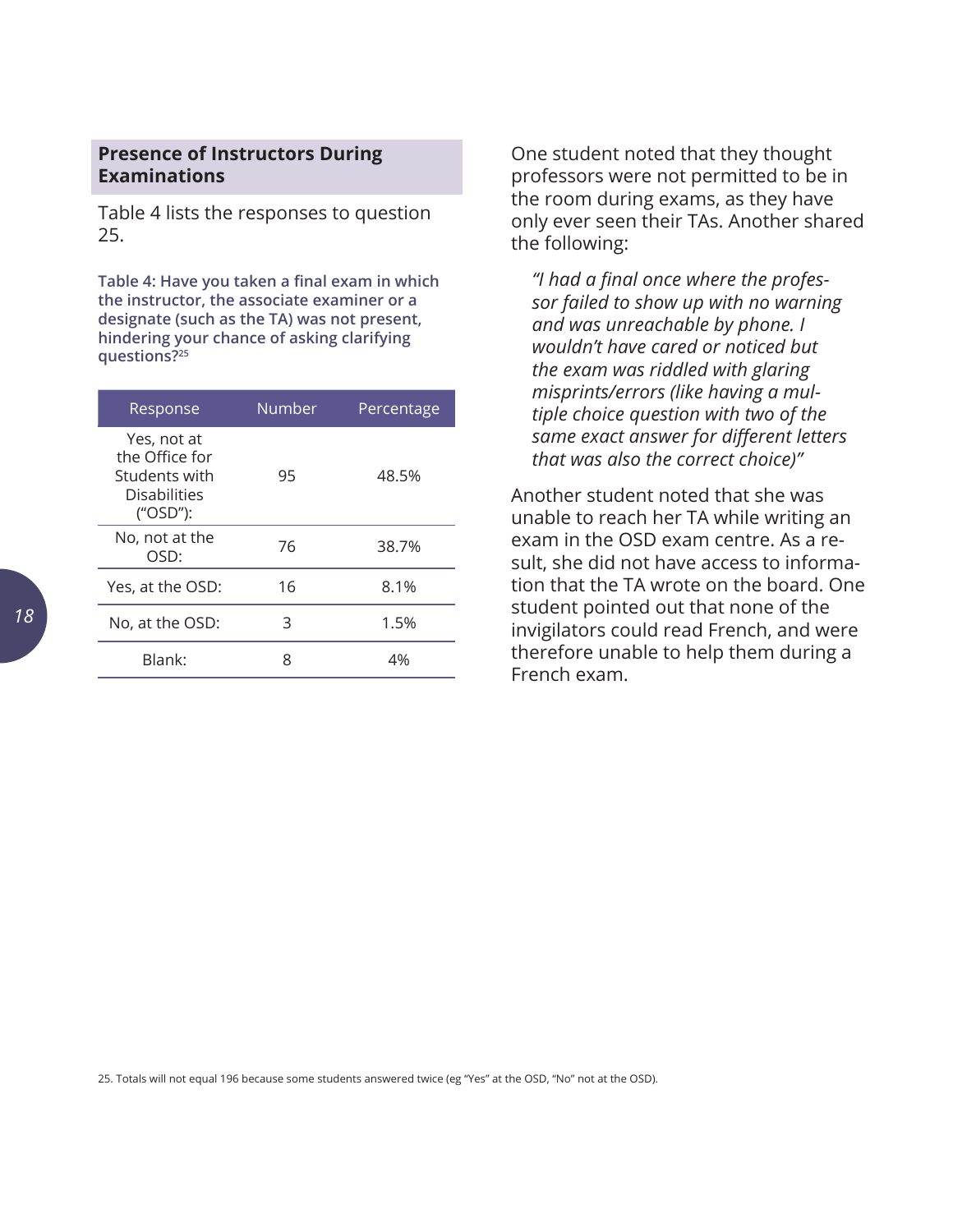#### <span id="page-18-0"></span>**Maximum Weight of Participation**

Students noted the difficulties of assessing participation, particularly when subjective "quality not quantity" elements are being considered by a professor or Teaching Assistant. However, when asked what weight participation should be given of a total grade, the results were mixed, but generally in favour of lowering the potential weight of participation grades - or eliminating them entirely. The most popular answer was capping participation grades at 10% (28.6%). However, the next most popular option (17.3%) was not allowing them at all. When courses weighted participation at more than 10% and a rubric was provided, as per USAP guidelines, a majority of students who had taken such a course (54.5%) felt that the rubrics were unclear.

Students noted in comments that participation grades are often not accessible to those who have anxiety, or simply are not comfortable participating in a large classroom. A proposed solution was offering alternative methods of engagement (discussions on MyCourses; emailing the professor or TA after the fact; office hours). Some stated that participation grades did not make sense in a large lecture, but were more acceptable in a smaller seminar format. A Francophone student noted that speaking in their second language in front of a large lecture hall was intimidating, thereby hindering their ability to take advantage of participation marks.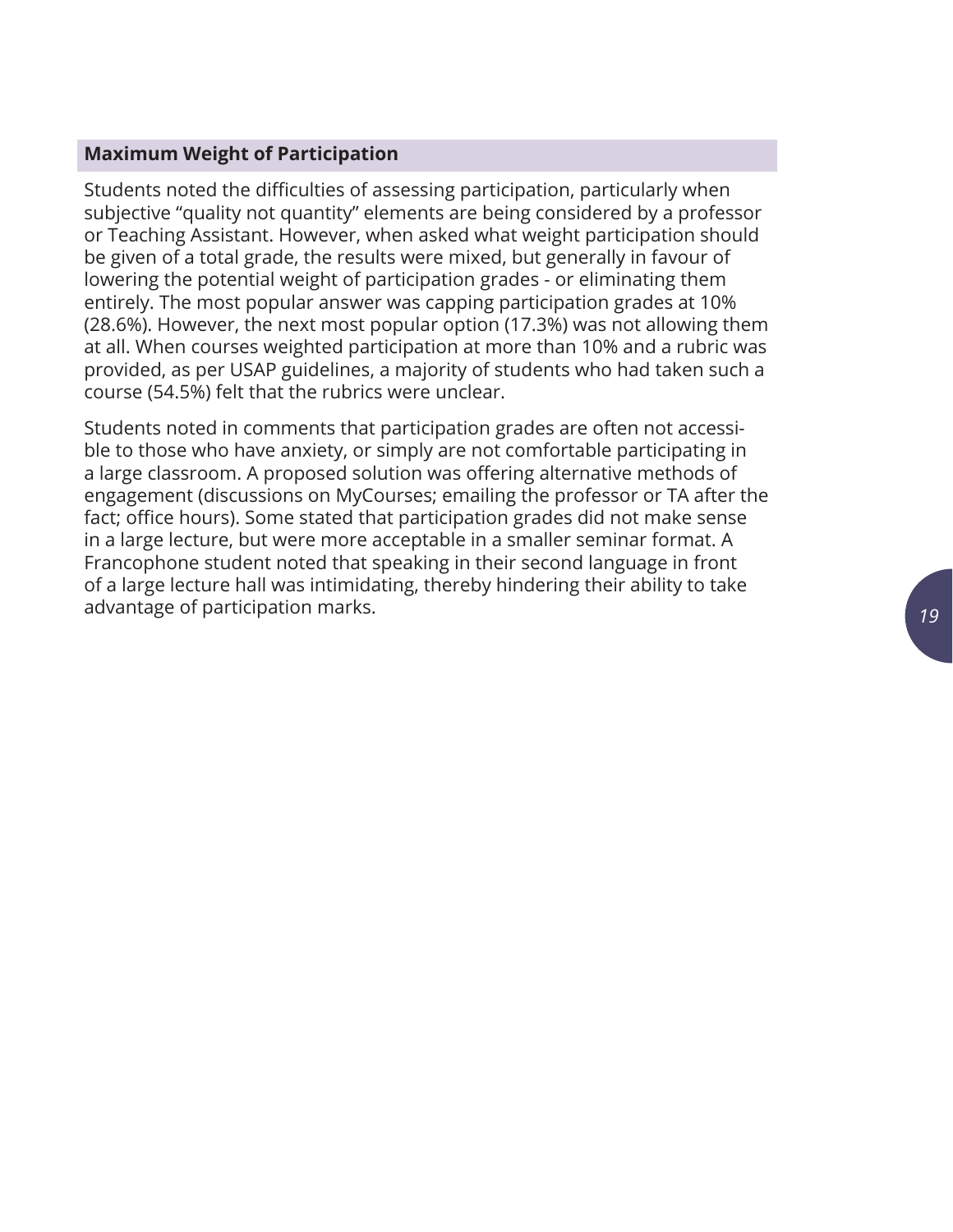#### <span id="page-19-0"></span>**Reporting a USAP violation**

Notably, the current policy does not offer a clear, confidential avenue for students to resolve issues concerning USAP, or violations of their rights under USAP. Figure 4 lists a number of possible routes to resolution of violations of USAP.



#### **To whom would you feel comfortable reporting a violation of USAP?**

The results suggest a strong preference by students to addressing violations through their peers. One student noted that their answer would depend on the context of the violation.

When asked whether they would feel uncomfortable bringing up a violation of USAP to Faculty member in a non-confidential manner, a majority of students (52%) said yes. 24.4% said maybe, and 21.4% said no. Students were then asked how clear they found the procedures for reporting violations as currently outlined in USAP, where 1 meant "unclear" and 5 meant "clear". Figure 5 sets out their responses.

26. Note that the totals are greater than 196 because students could choose more than one option. "Student Association Representative" could include Faculty or departmental VP Academic Affairs or SSMU Student Rights. "LICM" refers to the Legal Information Clinic at McGill - Student Advocacy Branch.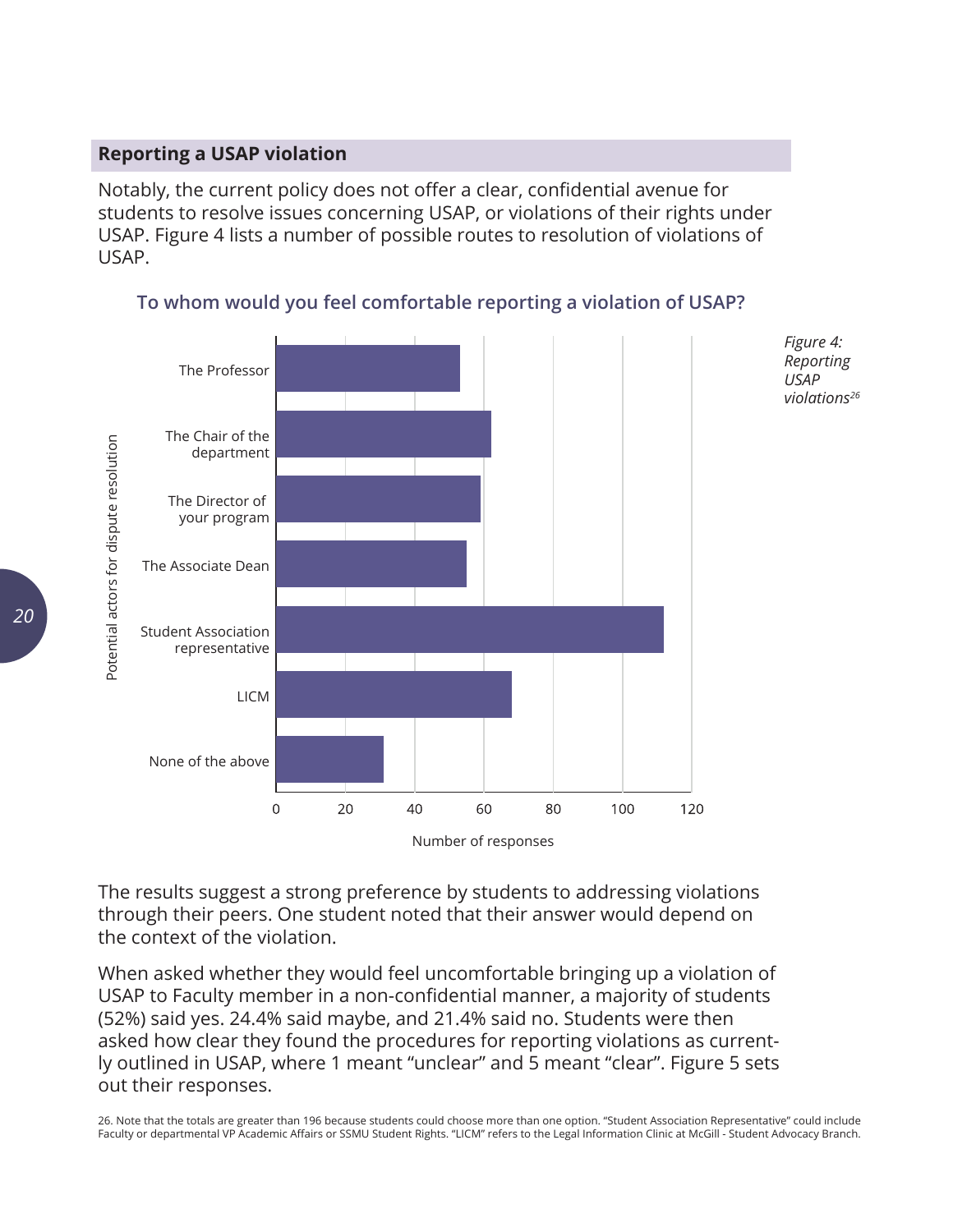

#### **How clear do you find these procedures?**

In comments, one student noted that they trusted those responsible to keep their issue confidential - even if the procedure is not officially anonymous. Six students noted that they had not heard of USAP prior to taking the survey and that they found this procedure to be unclear.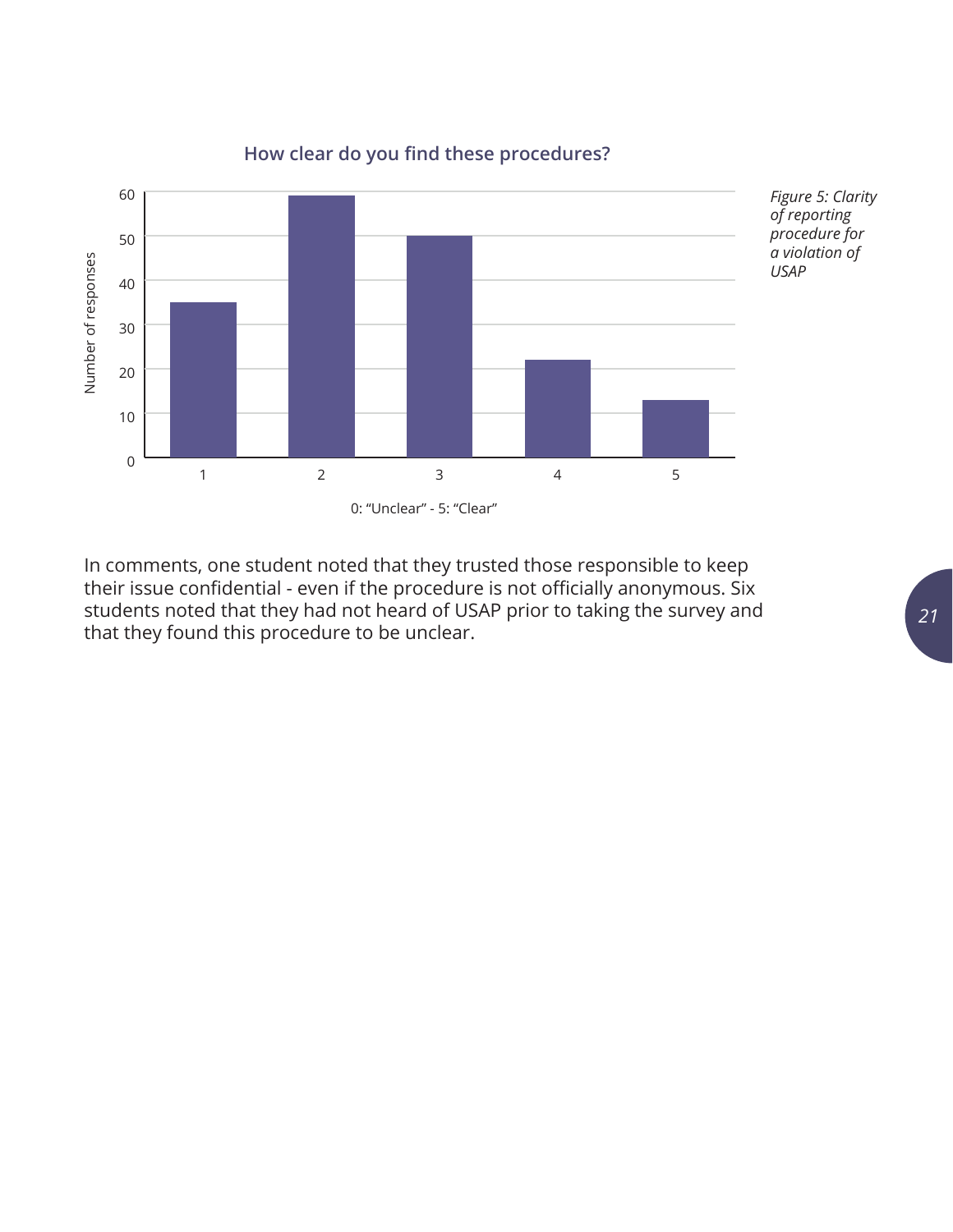#### <span id="page-21-0"></span>**Miscellaneous Pedagogical Questions**

#### **Lecture Recordings**

Students were asked whether they had taken a class in a room that was equipped for lecture recordings, but were not given access to the recordings. 70.4% said yes. One respondent noted that this was due to confidential patient information being on the slides.

#### **Laptop Bans**

70.8% of students surveyed had taken a class with a laptop ban. The opinion of those surveyed were deeply divided on their efficacy and impact. A number of students enjoyed having a laptop ban and found that it improved their focus and learning in a course. Others stated that it hindered their learning. This ranged from creating inconvenience (e.g. not understanding disorganized handwritten notes; needing to take the time to retype notes after the fact), to increasing cost from the need to print out readings, to increasing stress due to missing course or lecture material.

A number of students identified the impact of laptop bans on students with disabilities. One student with arthritis had to ask friends for notes on certain days. Another ignored a laptop ban entirely because handwriting was not accessible to them. Two students stated that they made arrangements with the professor to have their laptops, but felt exposed and uncomfortable when using them.

Finally, on a principled note, students argued that it was not up to professors to determine the best way for students to learn. It is up to the students to determine for themselves whether they preferred to handwrite or type their notes. A proposed solution was to designate a section of the class for those with laptops, to minimize distraction for those who prefer not to see the screens.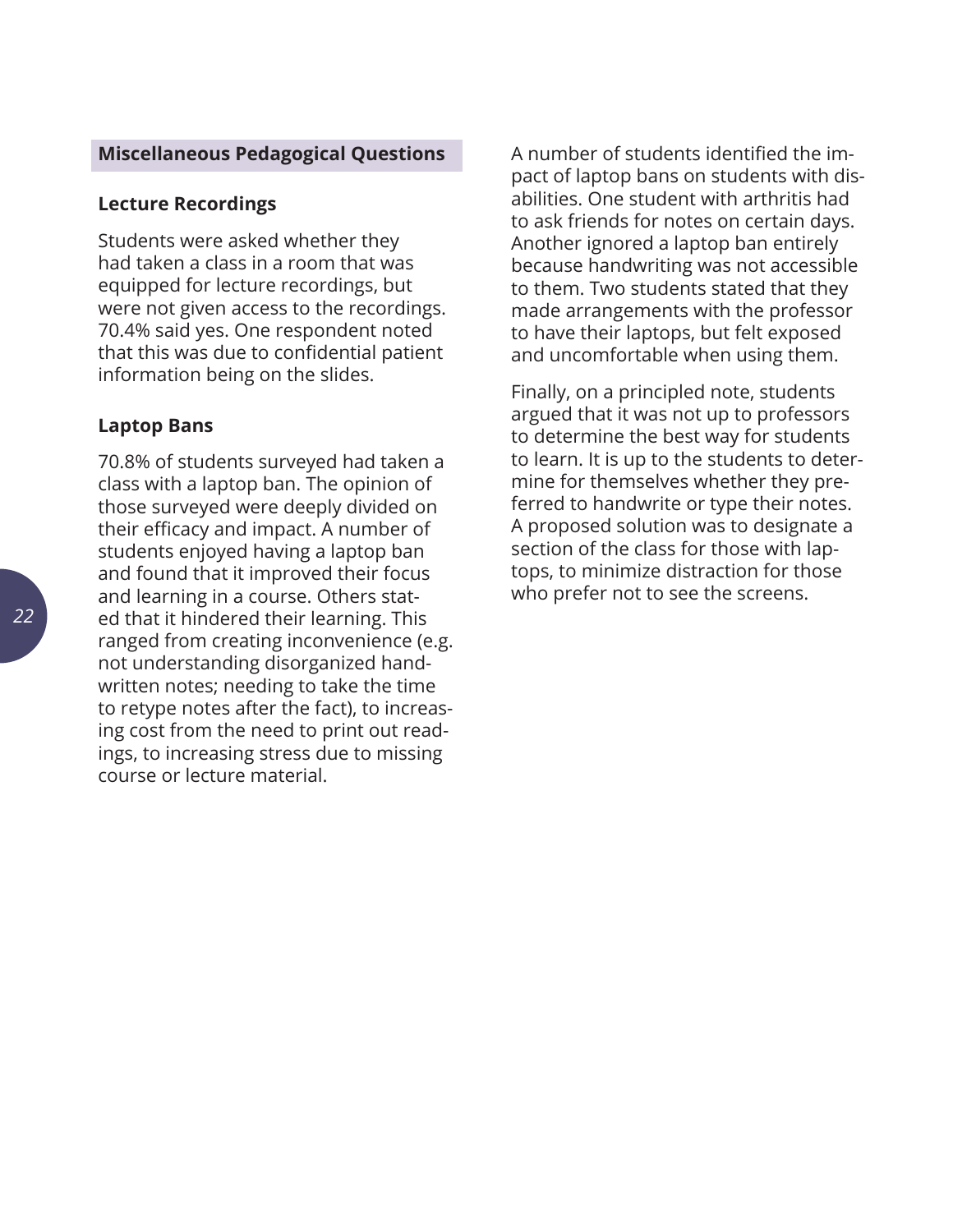# <span id="page-22-0"></span>Key Themes and Findings

*Given these findings, what can we say about student's experiences with assessments here at McGill? Four themes that emerged were concerns with the Faculty of Law's enforced average, the importance of student autonomy, the need for flexibility, and the necessity of confidential and effective access to accommodations.* 

#### **Concerns with the Faculty of Law's Enforced Average**

As noted above, the Faculty of Law does not adhere to the standard numeric grading scale. Indeed, "letter grades [awarded by the Faculty] have no percentage equivalent. No student should be told, officially or unofficially, of any "percentage" mark awarded."27 In awarding marks, "professors are warned against awarding excessive numbers of either fail grades or high marks unless there are unusually cogent reasons which an examiner is prepared to support."28 This system, colloquially known as an "enforced B average", generally results in students receiving grades in the B range. Law courses with an enrolment of 25 or higher generally have an average grade of B- to B, while courses with smaller enrolments generally have an average of B- to B+.29

Students expressed concerns with the impacts of this system on themselves and their classmates. Two students noted that students may try to "game the system" by taking classes with professors who tend to give higher grades. Another characterized it as "contribut[ing] to an unhealthy environment of competitiveness for some and for others a learned apathy. If you can put in little effort and get a B- but then put everything you have into a course and maybe get a B+ it disincentives trying." Elsewhere, a student expressed that this apathy resulted from students feeling that their grades were predetermined, no matter how much they study or how well they knew the material.

It should be noted, however, that the enforced B average is not unique among Canadian top-tier law schools. Osgoode Hall imposes a strict formula to the distribution of grades in courses with an enrolment of 30 or above. 60% of students receive a B or B+, with only 15% receiving an A- or A.30 The Allard School of Law imposes an average of 70-79% (B- to B+) in all classes, depending on enrolment.<sup>31</sup>

28. *Ibid* at Regulation 19.

<sup>27.</sup> McGill Faculty of Law Student Affairs Office, "Handbook of Academic Regulations, Resolutions, and Policies" (2020) online (pdf): *McGill University* [<https://www.mcgill.ca/law-studies/courses/policies](https://www.mcgill.ca/law-studies/courses/policies)> at Regulation 20.

<sup>29.</sup> McGill Faculty of Law Student Affairs Office, "Grading Standards Letter" (2020) online (pdf): [<https://www.mcgill.ca/law-studies/files/law-studies/](https://www.mcgill.ca/law-studies/files/law-studies/grading_standards_0.pdf) [grading\\_standards\\_0.pdf>](https://www.mcgill.ca/law-studies/files/law-studies/grading_standards_0.pdf).

<sup>30.</sup> Osgoode Hall Law School, "Academic rules" (2020) online: *York University* <[https://www.osgoode.yorku.ca/academic-rules-of-osgoode-hall-law-school/](https://www.osgoode.yorku.ca/academic-rules-of-osgoode-hall-law-school/academic-rules/) [academic-rules/>](https://www.osgoode.yorku.ca/academic-rules-of-osgoode-hall-law-school/academic-rules/).

<sup>31.</sup> Allard School of Law, "Examination and Grading Rules" (2018) online (pdf): *University of British Columbia* [<http://www.allard.ubc.ca/sites/www.allard.](http://www.allard.ubc.ca/sites/www.allard.ubc.ca/files/uploads/JD/grading_rules.pdf) [ubc.ca/files/uploads/JD/grading\\_rules.pdf](http://www.allard.ubc.ca/sites/www.allard.ubc.ca/files/uploads/JD/grading_rules.pdf)>.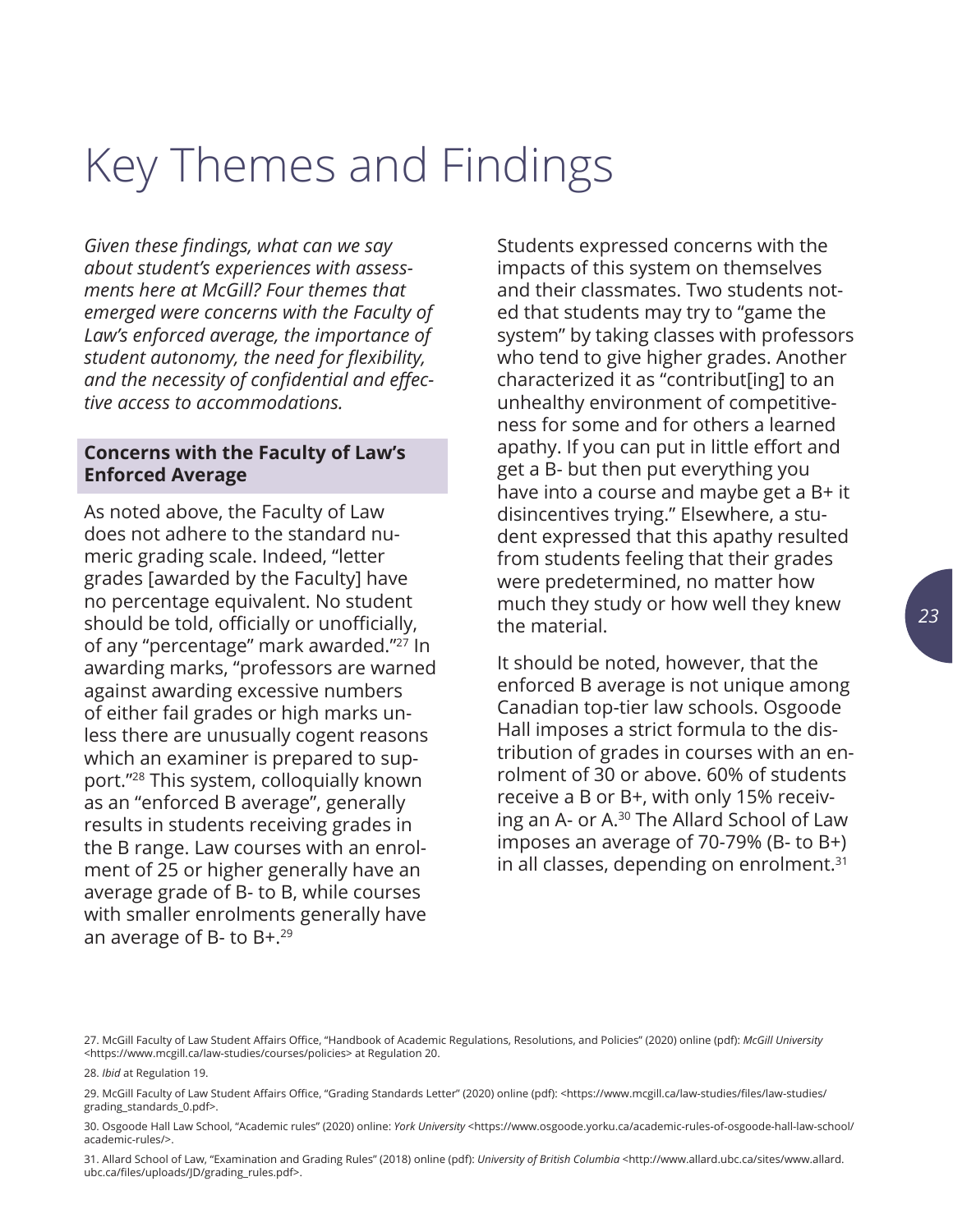#### <span id="page-23-0"></span>**Importance of Student Autonomy and Flexibility in Assessment**

Students indicated a strong preference for greater autonomy and flexibility in assessments.This came through most clearly in the questions regarding the weight of final exams. As noted above, results strongly suggested lowering the cap for the weight of final exams, and moving more towards in-term assignments. However, students also indicated that they greatly appreciated when professors gave them the choice to submit assignments, or transfer the weight to the final exam. This flexibility allowed them to better balance their schedules and priorities.

#### **Necessity of Confidential and Effective Access to Accommodations**

For the purposes of this report, "Accommodations" includes both those organized through the OSD and more informal accommodations that students may request from their professors. Results strongly suggest the need for students to have a confidential mechanism to request accommodations, without the automatic need for a medical note. Students noted their discomfort in disclosing medical information to their professors. As well, students who did not have a medical diagnosis noted that they would not have been able to obtain a note anyways - despite needing the support and understanding of their professors and/or SAOs.

Students spoke favourably of the pilot program allowing for one "free" exam deferral without needing to provide medical documentation. This gave them the peace of mind that they needed at that particular time.

#### **Mechanism to Address Violations of USAP**

As noted above, students were not comfortable addressing violations of USAP directly with their professor, particularly when they could not do so in a confidential manner. While USAP 1.4 does note that a referral should be done confidentially, it does not provide guidelines to maintain confidentiality while the issue is being resolved (something that students noted was critical in smaller departments).<sup>32</sup>

This speaks to a wider theme that was present throughout the results of this survey: The power imbalance present between students and professors. Many students spoke of how they were unsure of their rights under USAP, or were not comfortable speaking out - particularly in a non-confidential manner - because they were scared of possible ramifications for their grades, or their reputation within their departments. Indeed, the USAP does not explicitly protect students who report issues.

32. USAP, *supra* note 1 at 1.4: "Students may come forward in cases of perceived violation of the University Student Assessment Policy. The matter may, as appropriate, be confidentially referred to the Professor, Department Chair, Director or Associate Dean to ensure the spirit of the University Student Assessment Policy is respected. "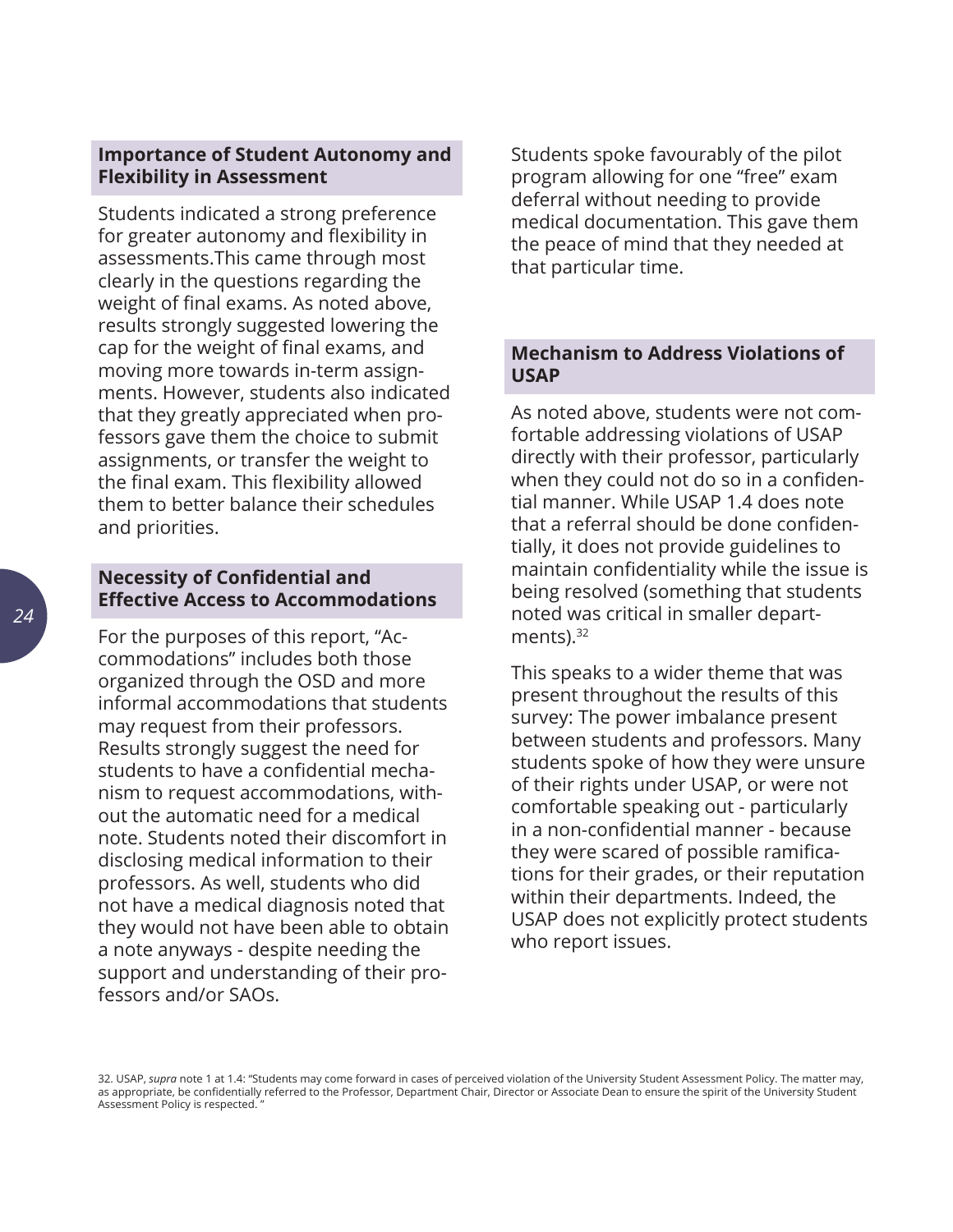#### *25*

# <span id="page-24-0"></span>Works Cited

Allard School of Law, "Examination and Grading Rules" (2018) online (pdf): University of British Columbia <[http://www.allard.ubc.ca/sites/www.allard.ubc.ca/files/uploads/JD/grading\\_rules.](http://www.allard.ubc.ca/sites/www.allard.ubc.ca/files/uploads/JD/grading_rules.pdf) [pdf>](http://www.allard.ubc.ca/sites/www.allard.ubc.ca/files/uploads/JD/grading_rules.pdf).

McGill eCalendar University Regulations and Resources, "Grading and Grade Point Averages (GPA)" (2020) online: McGill University [<https://www.mcgill.ca/study/2020-2021/university\\_reg](https://www.mcgill.ca/study/2020-2021/university_regulations_and_resources/undergraduate/gi_grading_and_grade_point_averages)ulations and resources/undergraduate/gi grading and grade point averages>.

McGill Faculty of Engineering, "Reassessment of a Grade and Reread" (2020) online: McGill University <[https://www.mcgill.ca/engineering/students/undergraduate/courses-registration/](https://www.mcgill.ca/engineering/students/undergraduate/courses-registration/exams-assessment/reassessment-grade) [exams-assessment/reassessment-grade>](https://www.mcgill.ca/engineering/students/undergraduate/courses-registration/exams-assessment/reassessment-grade).

McGill Faculty of Law Student Affairs Office, "Handbook of Academic Regulations, Resolutions, and Policies" (2020) online (pdf): McGill University [<https://www.mcgill.ca/law-studies/courses/](https://www.mcgill.ca/law-studies/courses/policies) [policies>](https://www.mcgill.ca/law-studies/courses/policies)

McGill Faculty of Law Student Affairs Office, "Grade Reviews" (2020) online: McGill University <<https://www.mcgill.ca/law-studies/courses/exams/grade-reviews>>

McGill Faculty of Law Student Affairs Office, "Grading" (2020) online: McGill University <[https://](https://www.mcgill.ca/law-studies/courses/policies/grades) [www.mcgill.ca/law-studies/courses/policies/grades](https://www.mcgill.ca/law-studies/courses/policies/grades)>

McGill Faculty of Law Student Affairs Office, "Grading Standards Letter" (2020) online (pdf): <[https://www.mcgill.ca/law-studies/files/law-studies/grading\\_standards\\_0.pdf](https://www.mcgill.ca/law-studies/files/law-studies/grading_standards_0.pdf)>.

McGill Faculty of Medicine, "Recording of Numeric Grades" (2015) online: McGill University <[https://www.mcgill.ca/ugme/files/ugme/numeric\\_grades\\_v1.1.pdf](https://www.mcgill.ca/ugme/files/ugme/numeric_grades_v1.1.pdf)>.

McGill Secretariat, "McGill University Mission Statement and Principles" (2020) online: McGill University <<https://www.mcgill.ca/secretariat/mission>>.

McGill Student Accounts, "Other fees, fines and charges" (2020) online: McGill University <<https://www.mcgill.ca/student-accounts/tuition-fees/non-tuition-charges/other>>

McGill University, "University Student Assessment Policy" (2016) online (pdf): McGill University <[https://www.mcgill.ca/secretariat/files/secretariat/2016-04\\_student\\_assessment\\_policy.pdf](https://www.mcgill.ca/secretariat/files/secretariat/2016-04_student_assessment_policy.pdf)>.

 Osgoode Hall Law School, "Academic rules" (2020) online: York University [<https://www.os](https://www.osgoode.yorku.ca/academic-rules-of-osgoode-hall-law-school/academic-rules/)[goode.yorku.ca/academic-rules-of-osgoode-hall-law-school/academic-rules/](https://www.osgoode.yorku.ca/academic-rules-of-osgoode-hall-law-school/academic-rules/)>.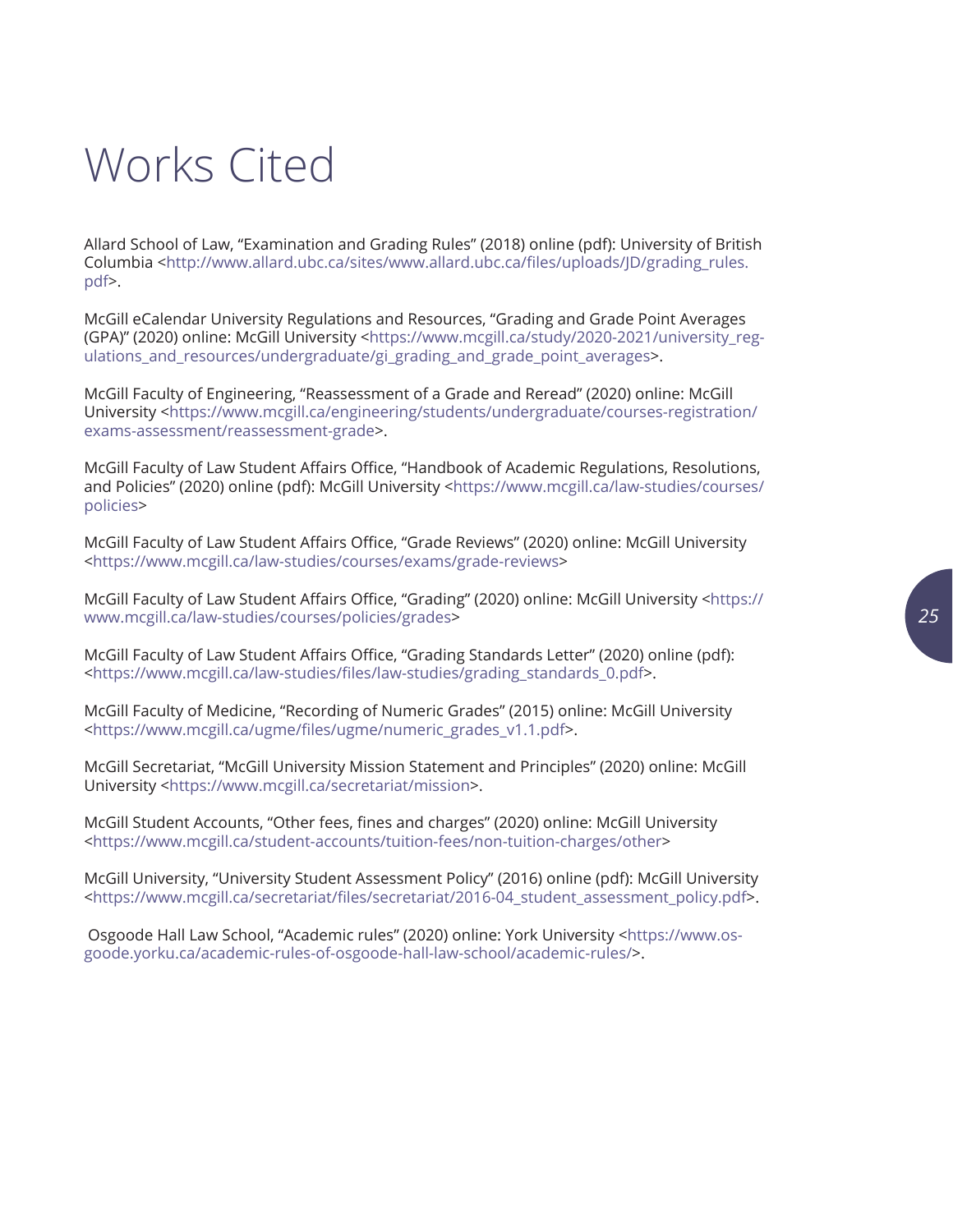# <span id="page-25-0"></span>Appendix A: Survey Questions

#### **Part 1: Demographic Information**

- 1. Are you a McGill student?
- 2. If you are not a current McGill student, what is your status with respect to McGill University (eg. alum, instructor)? If you are a current McGill student, please respond "N/A".
- 3. What is your year?
- 4. In what Faculty/School do you take most of your classes?

#### **Part 2: General Questions on Assessment Experience at McGill**

- 5. Before taking this survey, had you heard of the McGill University Student Assessment Policy?
- 6. It is important that students enter university knowing what to expect of the years ahead. With that in mind, we want to know: how close to what you expected before you joined McGill have your exam experiences (and assessment experiences more generally) been? Note that this does not relate to the grades you obtained, but to the process of obtaining them.
	- a. My experiences have been more difficult / rougher than expected
	- b. My experiences have been reasonably within the expectations I had before joining McGill
	- c. My experiences have been better / smoother than expected
	- d. Other
- 7. From 0 to 5, how often do you feel the grading process in your courses can become arbitrary or biased (eg. getting along with the grader or professor might lead to more generous grading)? (With 0 meaning "I have never been in such a course" and 5 meaning "I feel like that's every course in my department").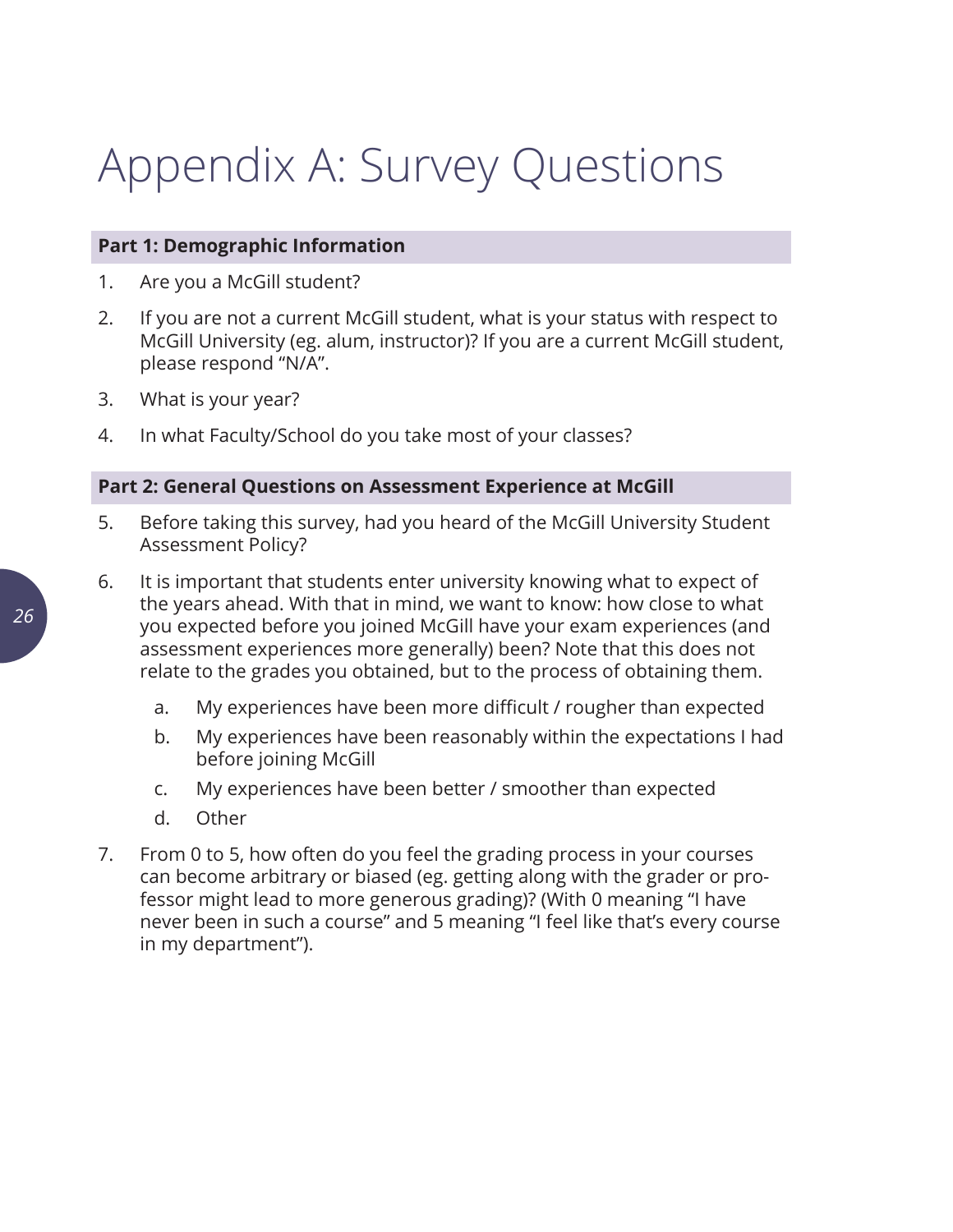- 8. Sometimes, students at McGill feel like grades up to 85 are achievable, while grades over 85% require much more effort. Some believe that this seems to defeat the purpose of not needing perfect, 100% scores in order to get an A, leading to perceptions of the scale artificially seeming to range from 0 to 85. Have you ever been in a course where you felt an A was borderline impossible to achieve?
- 9. If you feel comfortable doing so, please use this space to elaborate on your feelings and/or experiences regarding the above questions.

#### **Part 3: Maximum Weight of Final Exams**

- 10. Have you taken a course at McGill in which a final exam was inappropriately weighed at more than 75%?
- 11. What do you think the maximum reasonable allowed weight for a final exam should be at McGill?
- 12. From 0 to 5, how much do you agree with the following statement: "I would prefer having more graded assignments and midterms throughout the semester and having less of my grade depend on final exams." (With 0 meaning that you would prefer more weight on the final exam and 5 meaning that you would prefer having more assignments)
- 13. Regardless of how you feel about the maximum final exam weight rule, how clear do you find this rule as is? (with 5 meaning "very clear" and 1 meaning "not clear: 13). Version francaise: Oui ou non.
- 14. If you feel comfortable doing so, please use this space to elaborate on your feelings and/or experiences regarding the above questions.

#### **Part 4: Curving and Enforced Averages**

15. Making the average grade of a class conform to a pre-determined average is often referred to as "curving." In this sense, in the Desautels Faculty of Management, for example, the grades of all courses are curved. Curving may lower or raise a class' average, and some argue that curving the same courses to the same average every semester would make students more easily "comparable" through time. From 0 to 5, how positively do you see curving? (With 0 meaning "Very negatively - students should keep the grades they originally get" and 5 meaning "Very positively - average grades in a course should never be extremely inflated or deflated")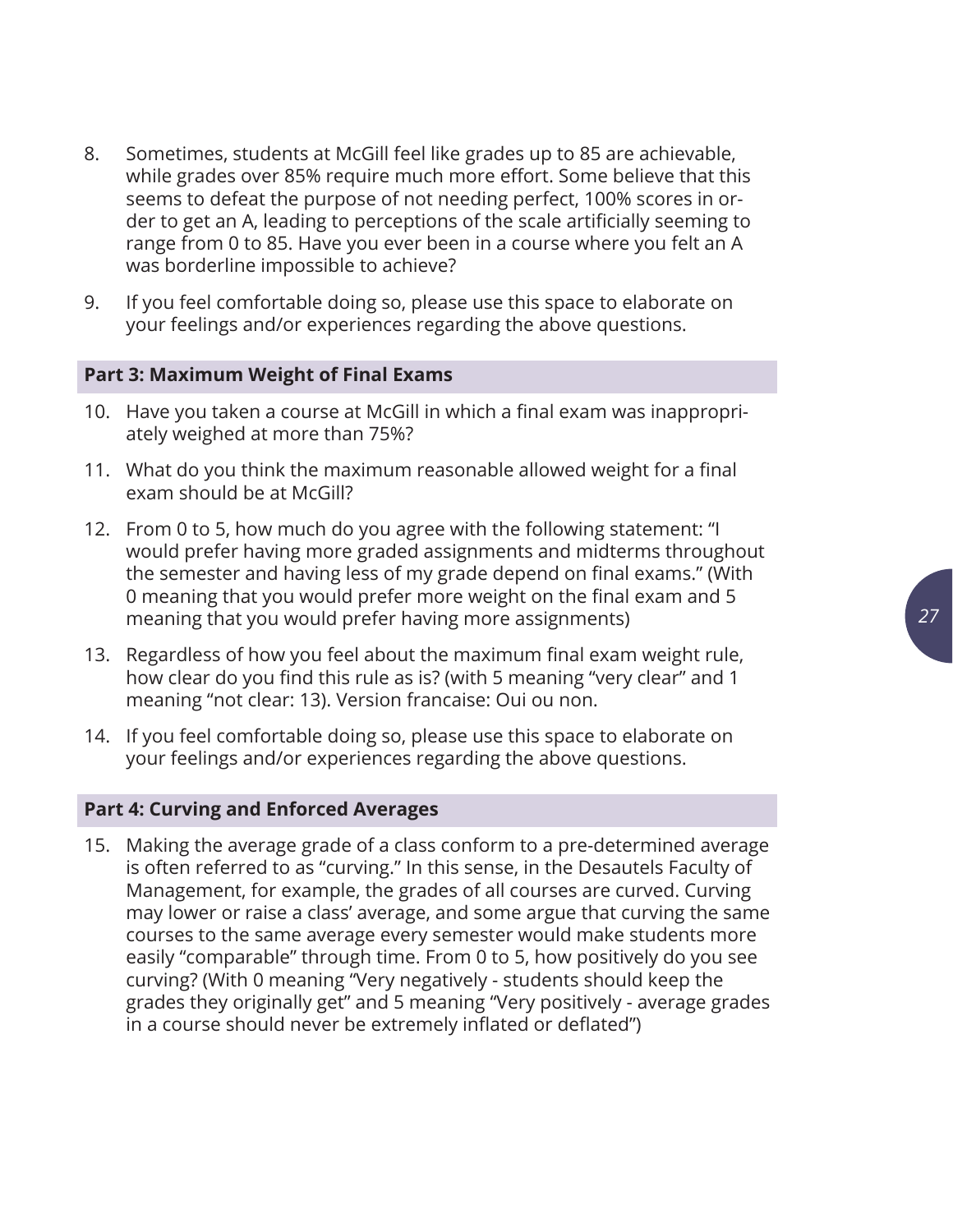- 16. Alternatively, SSMU has heard anecdotes of professors who will, instead of curving, tell graders in advance the number of each letter grade that students in a class can be awarded for assignments and exams. This could distort the distribution of grades in a class. Have you ever been in a course where you knew or had strong reason to believe that only a certain number of some letter grades was allowed to be distributed, regardless of how many students might have been handing in excellent work?
- 17. If you feel comfortable doing so, please use this space to elaborate on your feelings and/or experiences regarding the above questions.

#### **Part 5: Receiving Accommodations**

- 18. Have you faced problems trying to secure accommodations or alternative arrangements for an assessment, even if providing the required documentation?
- 19. In requesting an in-term academic accommodation for personal health reasons, were you forced to present your instructor with a medical note?
- 20. If you feel comfortable doing so, please use this space to elaborate on your feelings and/or experiences regarding any of the above questions.

#### **Part 6: The Right to Receive Feedback on Your Grades**

- 21. Have you ever requested a re-assessment of an assignment, midterm or final exam?
- 22. Have you ever considered requesting a re-assessment of an assignment, midterm, or final exam, but decided against it?
- 23. Has a professor ever declined to give you requested feedback on an assignment or exam?
- 24. If you feel comfortable doing so, please use this space to elaborate on your feelings and/or experiences regarding any of the above questions.

#### **Part 7: Presence of Instructors During Examinations**

25. Have you taken a final exam in which the instructor, the associate examiner or a designate (such as the TA) was not present, hindering your chance of asking clarifying questions?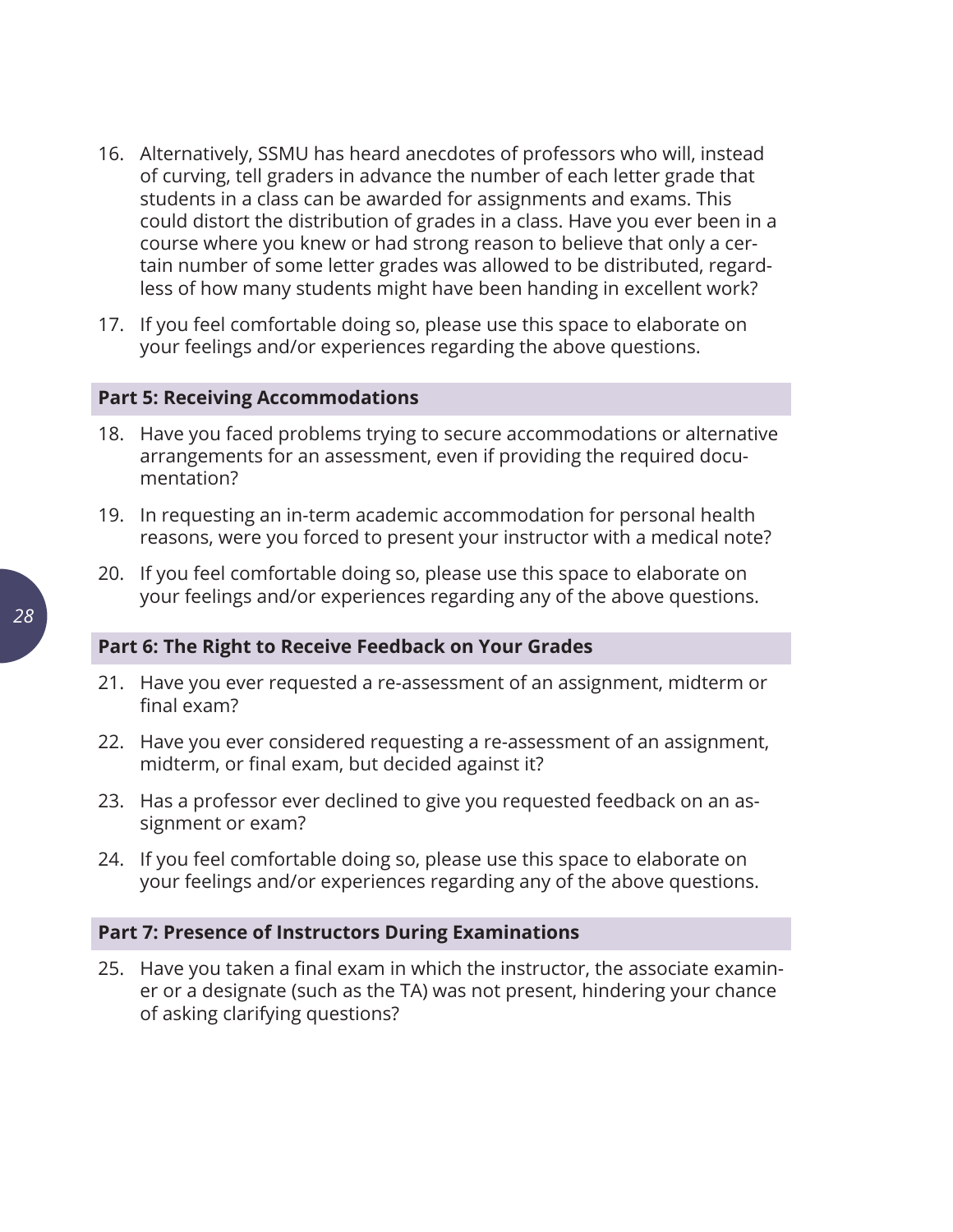26. If you feel comfortable doing so, please use this space to elaborate on your feelings and/or experiences regarding the above question.

#### **Part 8: Maximum Weight of Participation**

- 27. In your opinion, what should be the maximum weight allocated to participation?
- 28. If you have taken a course where participation was valued higher than 10%, did your course outline include a sufficient rubric (explained above)?
	- a. The USAP (3.1.6) establishes that "[n]ormally, participation will not exceed 10% of the final grade. If participation (which may include attendance) is to exceed 10%, instructors must include a clear rubric in the course outline."
- 29. Regardless of how you feel about the maximum participation and rubric rules, how clear do you find these rules? (Where 0 means "unclear" and 5 means "clear"). Version francaise: Comment box.
- 30. If you feel comfortable doing so, please use this space to elaborate on your feelings and/or experiences regarding the above question.

#### **Part 9: Reporting a USAP violation**

- 31. Who would you feel comfortable reporting a perceived violation of the USAP to? (select all that apply)
	- a. The Professor
	- b. The Chair of the Department
	- c. The Director of your program
	- d. The Associate Dean
	- e. The Office of the Dean of Students
	- f. Student Association Representative
	- g. Legal Information Clinic at McGill
	- h. None of the above
	- i. Other